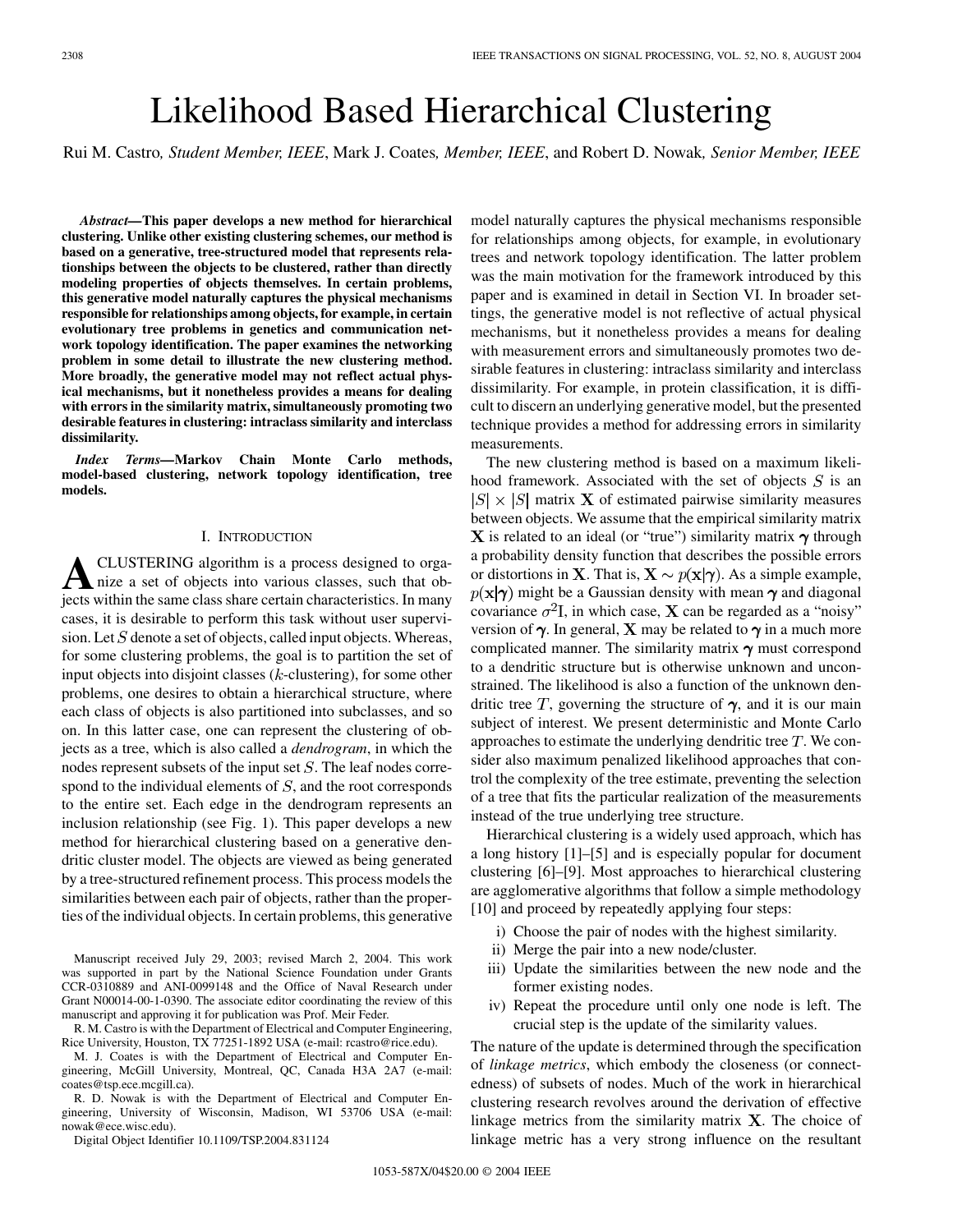

Fig. 1. Dual representation of an hierarchical clustering: (a) Example of an hierarchical clustering, (b) corresponding tree representation.

clustering; therefore, it significantly impacts clustering performance. The suitability of a specific linkage metric depends on the problem at hand. In our model-based approach, this issue is less arbitrary since the linkage metrics are induced from the assigned probability density  $p(\mathbf{x} | \gamma, T)$ . In Section V-A, we present an algorithm following the agglomerative framework, where the linkage metric arises from the probability model. For the simple case of the Gaussian model mentioned above (with a diagonal covariance matrix  $\sigma^2 I$ ), this leads essentially to the well-known unweighted pair-group average method (UPGMA)  $[10]$  $[10]$ .

Other model-based approaches have been used for hierarchical clustering in the past [[11\]](#page-12-0)–[\[14](#page-12-0)]. Such methods usually model the clusters directly, as Gaussian components, for example. The cluster models induce a distance measure. The work of Banfield and Raftery [[5\]](#page-12-0) is representative of this strategy. In contrast, our approach is based on a generative model of the similarity matrix  $X$  rather than a model of the objects in the clusters. Therefore, the objects to be clustered do not need to be directly embedded in a metric space. This allows us to express possible errors or uncertainties in our similarity measures in a simple manner. We are not aware of previous work that has adopted this approach. Moreover, in certain problems, such a formulation is physically motivated and more natural than devising models for the individual classes. This is particularly true if there is an underlying hierarchical structure.

This paper is organized as follows. Sections II and III introduce the problem and the likelihood framework. Section IV provides some important characterizations and key properties of our framework. In Section V, two algorithms seeking the solution of our problem are introduced: one more deterministic and greedy in nature and the other based on a random search technique. In Section VI, we present a practical and relevant application of the concept and algorithms introduced previously. The section includes some simulation and experimental results. Finally, in Section VII, we make some concluding remarks. The proofs of various results in the paper are presented in the Appendix.

# II. PROBLEM STATEMENT

A hierarchical clustering of a set of objects can be described as a tree, in which the leaves are precisely the objects to be clustered. An example is depicted in Fig. 1, and it is used to clarify the concepts introduced below. In our formulation, we focus primarily on the tree representation.

Let  $T = (V, L)$  denote a rooted tree with nodes V and directed links  $L$  (we consider a strongly acyclic graph, that is, if we disregard the direction of the edges, the graph is a tree). Denote the root node by Root. Denote by  $S$  the leaf nodes. Each leaf node corresponds to one object in the input set  $S$ , and the root node corresponds to a cluster encompassing all input objects. For example, in Fig. 1,  $S = \{4, 6, 7, 8, 9\}.$ 

Every node has at least two descendants, apart from the leaf nodes, which have none. If all internal nodes have exactly two descendants, then the tree is called binary. For each node  $i \in V$ , let  $f(i)$  denote the parent of i, e.g.,  $f(8) = 5$ . We can identify each link with the corresponding end node, i.e.,  $(f(i), i) \sim i$ ,  $(f(i), i) \in L$ . Let  $a(i, j), i, j \in V$  denote the nearest ancestor of the pair of nodes  $(i, j)$ , e.g.,  $a(4, 9) = 2$ . We also define  $c(i)$ ,  $i \in V$  as the set of children nodes of i, e.g.,  $c(2) = \{4, 5\}.$ For a given node k, we denote by  $S(k)$  the subset of leaves S with  $k$  as an ancestor. This set corresponds to the elements in the cluster represented by node k, e.g.,  $S(2) = \{4, 8, 9\}.$ 

For each pair of input objects, we can consider a similarity metric value. This value reflects how similar (with respect to certain characteristics) the two objects are (the larger the value, the more similar they are). Let  $\gamma_{ij}$  denote the similarity between two input objects  $i, j \in S$ . The goal of clustering is to group inputs together that have the large pairwise similarities and to simultaneously separate inputs with lesser similarities. We refer to each such group as a cluster.

Two key notions in clustering are the intercluster and intracluster similarities. We define the intercluster similarities of two disjoint clusters as the similarities of pairs of objects, where one element in the pair belongs to one cluster, and the other element belongs to the other cluster. For a single cluster, we define the intracluster similarities as the pairwise similarities of objects within the cluster. A good clustering is one in which the inter-cluster similarities between disjoint clusters are small, compared to the intracluster similarities of each individual cluster. Ideally, the intercluster similarities between two disjoint clusters are identical, i.e., two clusters share the same similarity value between each other. For example, in the clustering depicted in Fig. 1,  $\gamma_{46}$  and  $\gamma_{47}$  are assumed to be identical (this corresponds to the intercluster similarities of clusters {4} and {6,7}). However, in practice, this notion of identical similarity between clusters is not generally met by the empirical similarities  $\{x_{ij}\}\$  for several reasons. First and foremost, the hierarchical cluster structure is typically an approximation of the physical relationships between objects, and the actual relationships may not strictly adhere to the hierarchical structure. Second, the measured similarities may be contaminated with errors or may be biased due to limitations of the measurement system. For example, in Fig. 1, the measured similarities  $x_{46}$  and  $x_{47}$  (defined formally in the next section) may not be equal to one another.

In our model, enforcing identical inter-cluster similarities between disjoint clusters is accomplished as follows. Consider an arbitrary tree  $T = (V, L)$ . With each node in the tree, we associate a metric value  $\gamma_k \in \mathbb{R}$ ,  $k \in V$ . This metric value provides a measure of the similarity of the elements in  $S(k)$ . For each pair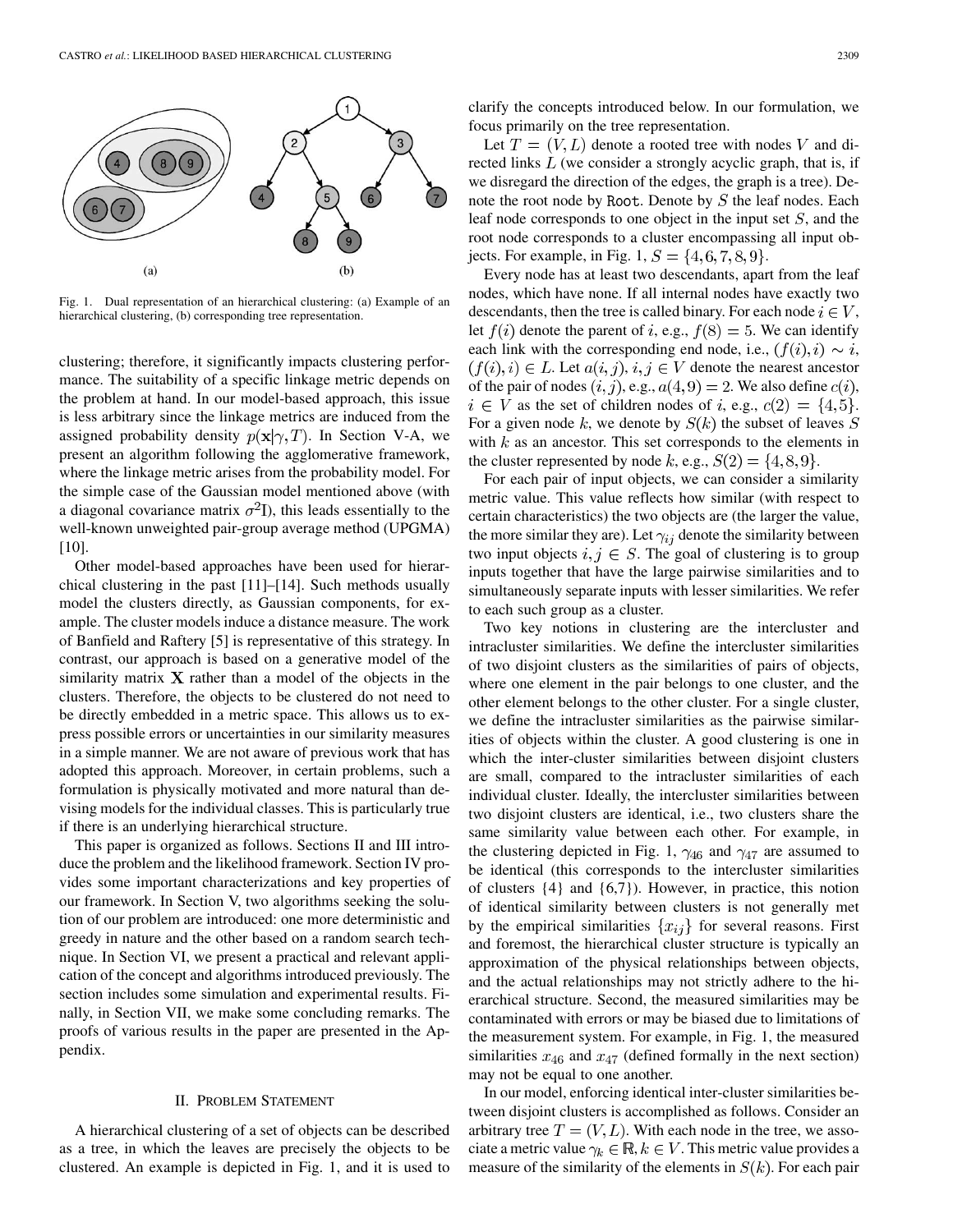of objects  $i, j \in S$ , we require the pairwise metric value  $\gamma_{ij}$  to be the metric value of the nearest ancestor, that is,  $\gamma_{ij} \equiv \gamma_{a(i,j)}$ . Note that this enforces symmetry of the pairwise metrics values (i.e.,  $\gamma_{ij} = \gamma_{ji}$ ). The value  $\gamma_{ij}$  can be regarded as a characterization of the shared portion of the paths from the root to  $i$  and j. The shared path for a pair of nodes  $(i, j)$  is the path from the root to node  $a(i, j)$ . Notice that the tree structure imposes restrictions on  $\gamma_{ij}$ ; for example, if two different pairs of nodes have the same shared paths, then their similarity values must be the same, e.g., consider the tree in Fig. 1. The pairs of nodes (6,8) and (4,7) have the same shared paths; thus,  $\gamma_{68} = \gamma_{47}$ .

Define the matrix  $\gamma = (\gamma_{ij} : i, j \in S)$ . According to the discussion above, in order for  $\gamma$  to be compatible with the tree structure, it must belong to the set

$$
\mathbf{\Gamma}(T) \equiv \{ \boldsymbol{\gamma} : \gamma_{ij} = \gamma_{kl} \text{ if } a(i,j) = a(k,l) \}.
$$
 (1)

Clearly, matrices in this set are not only symmetric but have a more constrained structure. We disregard node self-similarities  $\gamma_{ii}$  because these do not provide relevant information for the clustering task.

To ensure identifiability of the tree  $T$  (that is, to ensure we can fully recover the tree given the set of pairwise metrics), we require that the metrics  $\gamma$  satisfy the *monotonicity property*, which specifies that  $\gamma_{f(k)} < \gamma_k$  for any internal node k in the tree  $(k \in V \setminus \{S, \text{Root}\})$ . This property has a very simple graphical interpretation: Deeper nodes (the leaves are the deepest nodes) have greater similarity values. From a clustering perspective, this enforces that the intercluster similarities between two disjoint clusters are small, compared with the intracluster similarities of each one of the two clusters. We will see shortly that knowledge of the metric values for each pair of elements in  $S$ and the enforcement of the monotonicity property are sufficient for identification of the underlying tree topology.

For a given tree  $T$ , the set of all metrics satisfying the monotonicity property, which is denoted the *monotonic metric subset*, is defined as

$$
\mathcal{G}(T) \equiv \{ \pmb{\gamma} \in \Gamma(T) : \gamma_{f(k)} < \gamma_k, \quad \forall k \in V \setminus \{\text{Root}, S\} \}.
$$
\n<sup>(2)</sup>

Given the pairwise similarities  $\gamma$  characterizing the input set, it is possible to reconstruct the dendritic tree. For example, referring to Fig. 1, the metric  $\gamma_{89}$  will be greater than  $\gamma_{i9}$  for all  $i \in S \setminus \{8,9\}$ , revealing that nodes 8 and 9 have a common parent in the tree. Using a simple agglomerative bottom-up procedure, following the same conceptual framework as many hierarchical clustering methods [\[1](#page-12-0)], [[4](#page-12-0)], one can recover the underlying tree. The following result, appearing in a networking context in [[15\]](#page-12-0), ensures that for a similarity matrix  $\gamma$  satisfying the monotonicity property, the set of pairwise similarities completely determines the tree.

*Proposition 1:* Let  $T$  be a tree topology with object set  $S$ . Let  $\{\gamma_{ij}\}\$ be the set of pairwise similarities, corresponding to a monotonic metric on  $T$ . Then,  $T$  is the only tree with pairwise similarities  $\{\gamma_{ij}\}$  satisfying the monotonicity property. That is,  $\gamma \in \mathcal{G}(T)$ , and  $\gamma \nsubseteq \mathcal{G}(T')$ ,  $\forall T' \neq T$ .

The proof of the result follows by constructing the agglomerative bottom-up algorithm suggested above and can be found in [[15\]](#page-12-0).

The goal of our work is to determine an optimal hierarchical clustering tree with respect to the probability  $p(\mathbf{x}|\boldsymbol{\gamma})$ . Our optimality criterion will be specified in the next section, after introducing some basic notation, terminology, and concepts.

#### III. LIKELIHOOD FORMULATION

Recall that  $X$  denotes the empirical similarity matrix. These are the accessible measurements, which convey information about  $\gamma$  and T. We consider the empirical similarities to be imperfect, possibly contaminated with errors, or only crude reflections of the true similarities between objects. We regard **X** as a random process parameterized by  $\gamma$  and T.

For a given unknown tree T, let  $X \equiv \{X_{ij} : i, j \in S, i \neq j\},\$ where each  $X_{ij}$  is a random variable parameterized by  $\gamma \equiv$  $\{\gamma_{ij}\}\in \mathcal{G}(T)$ . Let  $p(\mathbf{x}|\boldsymbol{\gamma})$  denote the probability density function of **X**, parameterized by  $\gamma$ . A sample  $\mathbf{x} \equiv \{x_{ij} : i, j \in \mathbb{R}\}$  $S, i \neq j$  of **X** is observed. Notice that in general,  $x_{ij} \neq x_{ji}$ . When  $p(\mathbf{x}|\boldsymbol{\gamma})$  is viewed as a function of T and  $\boldsymbol{\gamma} \in \mathcal{G}(T)$ , it is called the likelihood of T and  $\gamma$ . The maximum likelihood tree (MLT) estimate is given by

$$
T^* = \arg\max_{T \in \mathcal{F}} \sup_{\gamma \in \mathcal{G}(T)} p(\mathbf{x}|\gamma)
$$
 (3)

where  $\mathcal F$  denotes the *forest* of all possible trees with leaves  $S$ . If the maximizer of the above expression is not unique, define  $T^*$  as one of the possible maximizers. In many situations, we are not primarily interested in  $\hat{\gamma}(x)$ , which is an estimate of  $\gamma$ from the measurements; hence, we can regard  $\gamma$  as a nuisance parameter. In that case, (3) can be interpreted as a maximization of the profile likelihood [\[16](#page-12-0)]

$$
\mathcal{L}(\mathbf{x}|T) \equiv \sup_{\gamma \in \mathcal{G}(T)} p(\mathbf{x}|\gamma).
$$
 (4)

The solution of (3) is referred to as the MLT. Searching for this tree is our attempt to find the tree associated with the unknown pairwise metrics  $\gamma$ . The remainder of the paper presents various techniques and characterizations of the likelihood structure that lead us in that direction.

In our model, we also assume that the probability density has a diagonal structure. Specifically, the random variables  $X_{ij}$  are independent and have densities  $p(x_{ij}|\gamma_{ij}), i, j \in S, i \neq j$ . This assumption is somewhat restrictive (e.g., the observed similarities cannot have correlated errors), but we feel it is not unreasonable in many applications, such as the networking problem we consider later. Moreover, without a diagonal structure, it may not be possible to base the clustering process on local algorithms, like the common agglomerative, bottom-up procedure mentioned in the previous section.

To simplify our presentation, denote the log-likelihood by  $h_{ij}(x_{ij}|\gamma_{ij}) = \log p(x_{ij}|\gamma_{ij})$ . We will also assume that  $h_{ij}(x_{ij}|\gamma_{ij})$  is a strictly concave functional of  $\gamma_{ij}$  having a maximizer in  $\mathbb R$  (note that the maximizer is unique since the function is strictly concave). The log-likelihood is hence

$$
\log p(\mathbf{x}|\boldsymbol{\gamma}) = \sum_{i \in S} \sum_{j \in S \setminus \{i\}} h_{ij}(x_{ij}|\gamma_{ij}). \tag{5}
$$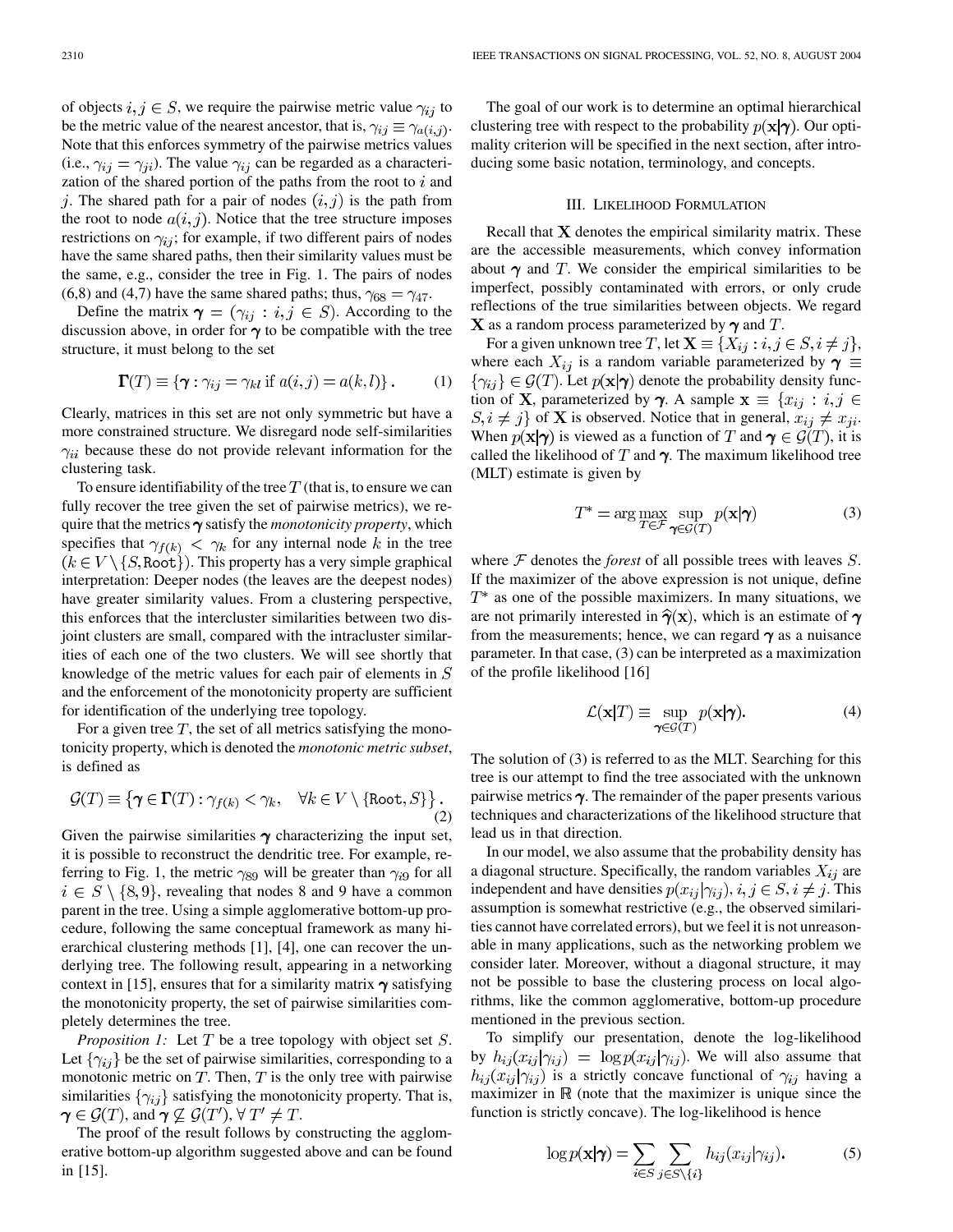The assumption of concavity is strong but not uncommon in most familiar probability models. Furthermore, note that, although parameterized by a common parameter  $\gamma_{ij}$ , the log-densities  $h_{ij}$  and  $h_{ji}$  are not necessarily the same (as in the example in Section VI); therefore, the two measurements  $x_{ii}$  and  $x_{ii}$  are different in nature and convey different information.

# IV. CHARACTERIZATION OF THE MAXIMUM LIKELIHOOD STRUCTURE

The optimization problem in (3) is quite formidable. We are not aware of any method for computation of the global maximum, except by a brute force examination of each tree in the forest. Consider a tree with  $N$  leaves. A very loose lower bound on the size of the forest  $\mathcal F$  is  $N!/2$ . For example, if  $N = 10$ , then there are more than  $1.8 \times 10^6$  trees in the forest. This explosion of the search space precludes the brute force approach in all but very small forests. Moreover, the computation of the profile likelihood (4) is nontrivial because it involves a constrained optimization over  $\mathcal{G}(T)$ .

Using the model (5), we have that  $p(\mathbf{x}|\boldsymbol{\gamma})$  is a continuous and bounded function of  $\gamma$ , and hence, we can rewrite the profile likelihood as

$$
\mathcal{L}(\mathbf{x}|T) \equiv \max_{\pmb{\gamma} \in \overline{\mathcal{G}(T)}} p(\mathbf{x}|\pmb{\gamma})
$$
 (6)

where  $\overline{\mathcal{G}(T)}$  denotes the closure of the set  $\mathcal{G}(T)$ . The profile likelihood can be computed by solving this constrained optimization problem, although the solution is still fairly involved. The following results establish some key properties for this problem. The next lemma characterizes a modified version of the profile likelihood (6) (the version of the profile likelihood in the lemma does not involve the monotonicity constraint, that is, the optimization is over  $\mathbf{\Gamma}(T)$  instead of  $\overline{\mathcal{G}(T)}$ , which is the monotonic metric subset).

*Lemma 1:* Let  $T$  be an arbitrary tree. The solution of

$$
\widehat{\boldsymbol{\gamma}} = \arg\max_{\boldsymbol{\gamma} \in \boldsymbol{\Gamma}(T)} p(\mathbf{x}|\boldsymbol{\gamma})
$$

is unique and given by

$$
\widehat{\gamma}_{ij} = \arg \max_{\gamma \in \mathbb{R}} \sum_{k,l \in S: a(k,l) = a(i,j)} h_{kl}(x_{kl}|\gamma). \tag{7}
$$

The proof of the lemma is elementary, and it is presented in part A of the Appendix. The evaluation of this version of the profile likelihood for a given tree is very simple, following from (7). This is a one-dimensional concave maximization problem that can be solved efficiently using simple numerical methods. For certain classes of models (like the one in Section VI), it can also be solved analytically.

The unconstrained optimization in the lemma above is easy to solve, and the following theorem (proved in part B of the Appendix) shows that it is sufficient for the purposes of determining the MLT.

*Theorem 1:* Consider a fixed realization  $x$  of  $X$ . Let  $\log p(\mathbf{x}|\boldsymbol{\gamma})$  be given by (5) and  $\tilde{T}$  be a tree such that

$$
\max_{\gamma' \in \Gamma(\widetilde{T})} p(\mathbf{x}|\gamma') > \max_{\gamma' \in \widetilde{\mathcal{G}(\widetilde{T})}} p(\mathbf{x}|\gamma'). \tag{8}
$$

Then, there exists another tree  $(T, \gamma)$ ,  $\gamma \in \mathcal{G}(T)$ , satisfying the monotonicity property, such that

$$
p(\mathbf{x}|\boldsymbol{\gamma}) > \max_{\boldsymbol{\gamma}' \in \widehat{\mathcal{G}(T)}} p(\mathbf{x}|\boldsymbol{\gamma}').
$$
 (9)

In particular, if  $T^*$  is the solution to (3), i.e., the MLT, we have

$$
\arg\max_{\pmb{\gamma}' \in \pmb{\Gamma}(T^*)} p(\pmb{\mathbf{x}}|\pmb{\gamma}') = \arg\max_{\pmb{\gamma}' \in \mathcal{G}(T^*)} p(\pmb{\mathbf{x}}|\pmb{\gamma}'). \tag{10}
$$

*Remark 1:* Consider an arbitrary tree  $\widetilde{T}$ . Suppose that the maximum of  $\log p(\mathbf{x}|\boldsymbol{\gamma})$  is attained for  $\boldsymbol{\gamma} \in \Gamma(\tilde{T}) \setminus \mathcal{G}(\tilde{T})$ , that is, (8) holds. The theorem implies that in that case there exists another tree  $(T, \gamma)$ ,  $\gamma \in \mathcal{G}(T)$ , with a higher likelihood. Consequently the tree  $T$  cannot be the MLT (10).

*Remark 2:* The second part of the theorem (10) shows that it is unnecessary to perform the constrained optimization over  $\mathcal{G}(T)$ . For each tree, we can compute the much simpler optimization (over  $\Gamma(T)$ ), using Lemma 1, and check if the resulting maximizer lies in the set  $\mathcal{G}(T)$ .

Define the set of trees

$$
\mathcal{F}' = \left\{ T \in \mathcal{F} : \arg \max_{\pmb{\gamma} \in \mathbf{\Gamma}(T)} p(\mathbf{x}|\pmb{\gamma}) \in \overline{\mathcal{G}(T)} \right\}.
$$

Note that the MLT belongs to this set, i.e.,  $T^* \in \mathcal{F}'$ . We call  $\mathcal{F}'$ the *feasible forest*. Despite this characterization, a search over  $\mathcal{F}'$  might still be too demanding.

*Remark 3:* Note that we can restrict our attention to binary trees because the maximum of the likelihood function can always be achieved by a binary tree. To see this, simply notice that for any nonbinary branching point (e.g., a node with three or more branches), there exists a sequence of binary branchings with the same (or larger) likelihood since the extra branches provide extra degrees of freedom in fitting to the empirical similarities. Of course, it may be desirable to obtain a clustering with as few branches as possible, and this issue will be examined in the next section.

## V. HIERARCHICAL CLUSTERING ALGORITHMS

In this section, we present two algorithms intended to solve (3). Hierarchical clustering algorithms generally belong to one of two types: bottom-up, agglomerative constructions or topdown, divisive methods. Our probabilistic model for the similarity matrix allows us to develop a novel agglomerative algorithm based on the likelihood function. Furthermore, by viewing the (profile) likelihood function as a discrete probability mass function, we also devise a Metropolis–Hastings search strategy that circumvents the greedy search strategy associated with agglomerative and divisive algorithms.

### *A. Bottom-Up Agglomerative Approach*

At the end of Section II, we noticed that the pairwise similarity values can be used to recover the underlying tree structure through a bottom-up merging procedure. In most practical scenarios, we only have access to the measurements  $x$ , conveying information about  $\gamma$  (and hence about T). In this case, we can still develop a bottom-up agglomerative clustering algorithm to estimate the true dendrogram.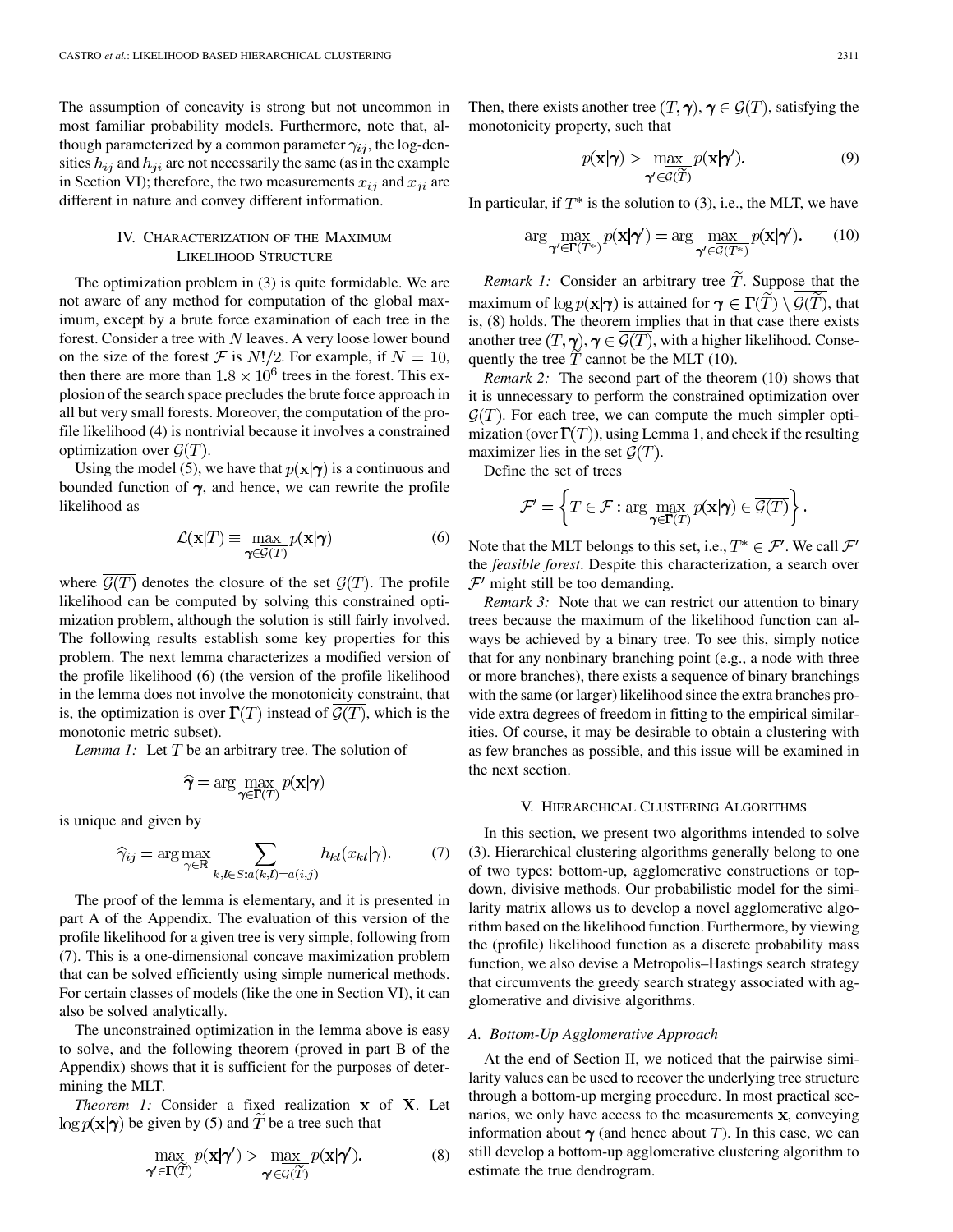As pointed out in *Remark 3*, we can restrict our attention to binary trees, and this restriction leads to a particularly simple algorithm for clustering. The algorithm proceeds by forming estimates of the pairwise similarities for each pair of leaf nodes:

$$
\widehat{\gamma}_{ij} = \arg \max_{\gamma \in \mathbb{R}} \left( h_{ij}(x_{ij}|\gamma) + h_{ji}(x_{ji}|\gamma) \right), \quad i, j \in S, \quad i \neq j.
$$

One expects the above estimated pairwise similarities to be reasonably close to the true similarities  $\gamma$  with the differences being due to measurement noise and limitations of the measurement procedure.

Let  $i$  and  $j$  be the indices of the leaf nodes with the highest similarity, that is

$$
\widehat{\gamma}_{ij} \ge \widehat{\gamma}_{lm}, \quad \forall l, m \in S.
$$

We infer that  $i$  and  $j$  are the most similar leaf nodes, implying that they have a common parent in the dendrogram. Denote their parent node by  $k$ . In other words, we are constructing the cluster  $S(k) = \{i, j\}$ , and node k in the dendrogram represents that cluster. Assuming that our decision is correct, then the tree structure imposes the condition  $a(i, l) = a(j, l)$  for all  $l \notin \{i, j\}.$ Hence, we update our pairwise similarity estimates for pairs involving i and j using Lemma 1. Furthermore, since  $\hat{\gamma}_{il} = \hat{\gamma}_{il}$ for any  $l \notin \{i, j\}$ , we can just add node k as a new leaf node and remove  $i$  and  $j$  from the leaf set. Define the new leaf set  $S' = S \cup \{k\} \setminus \{i, j\}$ . We need to define pairwise similarity estimates for pairs involving the new node  $k$ :

$$
\widehat{\gamma}_{kl} = \widehat{\gamma}_{lk} \equiv \arg \max_{\gamma \in \mathbb{R}} \sum_{r \in S(k)} h_{rl}(x_{rl}|\gamma) + h_{lr}(x_{lr}|\gamma)
$$

where  $l \in S' \setminus \{k\}$ . This procedure is iterated until there is only one element left in  $S'$ . The algorithm, which is denoted the agglomerative likelihood tree (ALT), is detailed in Fig. 2.

Notice that the number of elements of  $S'$  is decreased by one at each step of the algorithm, guaranteeing that the algorithm stops. The algorithm structure ensures that similarity estimates  $\hat{\gamma}$  satisfy the monotonicity property, with respect to the final tree (this follows from the algorithm structure and Lemma 2 in the Appendix). Notice also that the algorithm always yields a binary tree.

Before moving on, let us comment briefly on the binary tree restriction. Suppose that the underlying tree were nonbinary, consisting of only the root node and three leaf nodes. Let the leaf nodes be denoted by 1, 2, and 3. Then,  $\gamma_{12} = \gamma_{13} = \gamma_{23}$ . The estimates of the metric values are almost surely not going to be identical (since the density is continuous). Therefore, in this case, we notice that the MLT must have one internal node (this should be clear from the proof of Theorem 1, as the estimated binary tree cannot match the underlying, nonbinary tree. In conclusion, when the underlying tree is nonbinary, the MLT will have extra links (not in the underlying tree) that are used to fit the data more accurately.

#### *B. Asymptotic Performance of ALT*

As pointed out before, one expects the estimated pairwise similarity values  $\hat{\gamma}$  to be close to the true similarities  $\gamma$ . In this

- 1) **Input:** Set of input nodes  $S$ , log-likelihood functions  $\{f_{ij}\}$ .
- **Initialization:**  $\overline{S'} := S$ ,  $V := S$ ,  $S(r) = \{r\}, \forall r \in \overline{S}$ ,  $(2)$
- and  $\widehat{\gamma}_{ij} = \arg \max_{\gamma \in \mathbb{R}} (h_{ij}(x_{ij}|\gamma) + h_{ji}(x_{ji}|\gamma)).$ 3) Find the a pair of nodes  $i, j \in S'$  such that

$$
\widehat{\gamma}_{ii} > \widehat{\gamma}_{kl}, \ \forall k, l \in S'.
$$

4) Denote by  $k$  the new node, the inferred parent of the nodes *i*, *j*. Set  $V := V \cup \{k\}$ ,  $S' := S' \cup \{k\} \setminus \{i, j\}$ and  $S(k) = S(i) \cup S(j)$ . Set also  $f(i) := k$ ;  $f(j) := k$ . Define

$$
\widehat{\gamma}_{kl} = \widehat{\gamma}_{lk} \equiv \arg \max_{\gamma \in \mathbb{R}} \sum_{r \in S(k)} h_{rl}(x_{rl}|\gamma) + h_{lr}(x_{lr}|\gamma) ,
$$

where  $l \in S' \setminus \{k\}.$ 

- 5) If  $|S'| > 1$  go back to 3. Otherwise set Root  $\equiv k$ .
- **Output:** The node set  $V$  and the parent function  $f$ :  $V \setminus \{\text{Root}\} \to V$ , defining a unique tree. Also the set of similarity estimates  $\hat{\gamma}$ , if desired.

section, we characterize the limiting behavior of ALT as the estimated similarities tend to the true similarities. Define

$$
\widehat{\gamma}_{ij}(\mathbf{x}) \equiv \arg \max_{\gamma \in \mathbb{R}} h_{ij}(x_{ij}|\gamma) + h_{ji}(x_{ji}|\gamma)
$$

where  $i, j \in S$ . Given the measurements **x**,  $\hat{\gamma}_{ij}(\mathbf{x})$  is the maximum likelihood estimate of the pairwise similarities  $\gamma_{ij}$ (without further knowledge of the tree topology). In various scenarios, we can increase the accuracy of  $\hat{\gamma}_{ij}(\mathbf{x})$  by considering more elaborate similarity measurements or considering multiple (roughly independent) measurements.

Let  $\rho$  "index" the accuracy of the estimates. For example,  $\rho \in \mathbb{R}^+$  can represent a signal-to-noise ratio, governing the measurements, or  $\rho \in \mathbb{N}$  can denote the number of independent measurements made for each input pair and averaged to compute the estimate. Suppose that  $\hat{\gamma}_{ij}(\mathbf{x})$  converges in probability to  $\gamma_{ij}$  as  $\rho$  tends to infinity.

*Proposition 2:* For a binary tree  $T$ , the ALT algorithm is consistent, that is, if  $\hat{T}$  is the tree obtained by the ALT algorithm, then

$$
\lim_{\rho \to \infty} \Pr(T = \widehat{T}) = 1.
$$

In addition, as  $\rho$  grows, the probability that this is the only binary tree in the feasible forest  $\mathcal{F}'$  converges to 1.

The proposition (which is proved in part C of the Appendix) indicates that the ALT algorithm perfectly reconstructs the original binary tree, provided that one can estimate the similarity values with enough accuracy. The second part of the result characterizes the feasible forest  $\mathcal{F}'$  and has the following important implication.

*Proposition 3:* For binary trees, the MLT is a consistent estimator of the true dendritic tree. That is, if  $T^*$  denotes the MLT, then  $\lim_{\rho \to \infty} \Pr(T = T^*) = 1$ .

*Proof:* The proof of this result is elementary since the MLT is binary and belongs to  $\mathcal{F}'$ ; therefore, as  $\rho$  increases, the probability that the MLT is the only binary tree in  $\mathcal{F}'$  converges to one, by Proposition 2.

For nonbinary trees, neither the MLT nor the ALT are consistent, but nevertheless, the inferred tree is "compatible" with

Fig. 2. Agglomerative likelihood tree (ALT) algorithm.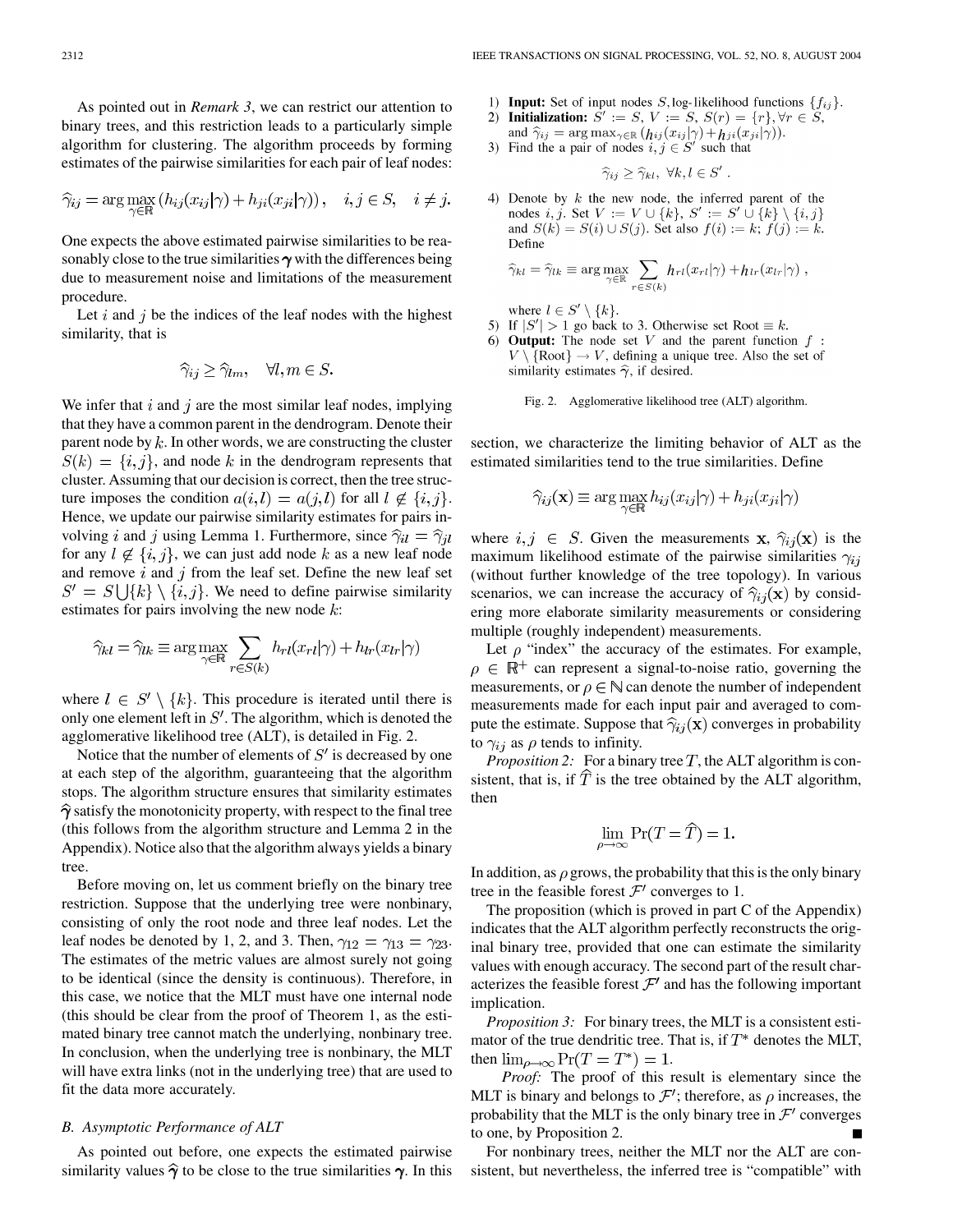the true underlying tree in the sense that it has extra, superfluous links that are used to fit the data more closely. The incremental differences  $\hat{\gamma}_k - \hat{\gamma}_{f(k)}$  in such cases will be typically small, and these extra links can be eliminated by using a simple thresholding procedure, collapsing the links with incremental difference smaller than a certain threshold. Of course, selecting a reasonable threshold is a tricky issue. Another possibility is to consider cliques of more than two nodes at each agglomeration step, which allows for nonbinary trees. Such cliques are selected if all nodes in a clique have similarities within a small range, indicating that they are nearly equally similar to one another. This possibility requires the specification a tolerance or threshold to define the notion of a "small range." However, it is not clear which cliques should be agglomerated first. With either approach (deleting seemingly superfluous links or merging larger groups), the extension of ALT beyond binary models thus requires the specification of extra tuning parameters, and therefore, we do not investigate this issue further. Instead, we advocate a Monte Carlo method that is capable of handling nonbinary trees and circumvents the greedy nature of ALT.

#### *C. Markov Chain Monte Carlo (MCMC) Method*

Although the ALT algorithm is a consistent estimator of the true dendrogram (when it is a binary tree), it is a greedy strategy, based on local decisions over the pairwise metric values. Unlike the ALT, the MLT estimator takes a global approach, seeking for the best (in a maximum likelihood sense) tree. The price to pay is that we now must search over the entire forest  $\mathcal{F}$ . We can simplify this search using Theorem 1 and make the search only over the set  $\mathcal{F}'$ , but this is still a very computationally demanding task. In this section, we propose a random search technique to efficiently search the forest of trees.

Consider the profile likelihood  $\mathcal{L}(\mathbf{x}|T)$ , as defined in (6). The MLT was defined as

$$
T^* = \arg\max_{T \in \mathcal{F}} \mathcal{L}(\mathbf{x}|T). \tag{11}
$$

For a fixed measurement  $x$ , we can regard the profile likelihood  $\mathcal{L}(\mathbf{x}|T)$  as a discrete distribution over  $\mathcal{F}$  (up to a normalizing factor). Then, one way of searching the set  $\mathcal F$  is to sample it according to this distribution. More likely trees are then sampled more often than the less likely trees, making the search more efficient. This approach can be viewed in a Bayesian framework, with the adoption of a prior on the forest of trees that renders each tree equally likely *a priori*.

Evaluation of the profile likelihood (6) is complicated, as pointed out before, since it involves a constrained optimization over the monotonic metric set  $\mathcal{G}(T)$ . As we observed in Section IV, the MLT belongs to the set of feasible trees  $\mathcal{F}'$ . For trees in  $\mathcal{F}'$ , one can compute the profile likelihood very easily using Lemma 1. In addition, given an arbitrary tree, one can easily verify if that tree belongs to  $\mathcal{F}'$  by performing the less-constrained optimization (over  $\mathbf{\Gamma}(T)$ ), using Lemma 1, and then checking if the resulting maximizer lies in the set  $\overline{G(T)}$ . The main idea is then to perform the search over  $\mathcal{F}'$  instead of  $\mathcal{F}$ . Define

$$
\mathcal{L}'(\mathbf{x}|T) = \begin{cases} \mathcal{L}(\mathbf{x}|T), & \text{if } T \in \mathcal{F}' \\ 0, & \text{otherwise.} \end{cases}
$$
 (12)



Fig. 3. Birth-step and death-step moves illustrated: The birth-step selects a node with more than two children, chooses two of these children, and inserts an extra node as the new parent of these children. The death step selects and deletes a internal node.

The above expression can be evaluated much faster than (6). We can regard (12) as a distribution over  $\mathcal F$  (up to a normalizing function) and proceed as before. Again, we can fit this approach in a Bayesian framework, where we now consider a prior such that any tree in the feasible set  $\mathcal{F}'$  is equally likely, and trees outside this set have probability zero.

There are numerous ways of drawing samples from a distribution that is known up to a normalizing factor [\[17](#page-12-0)]. Here, we outline an MCMC approach. The algorithm we present is relatively simple and serves mainly to illustrate the basic methodology. There are many strategies that can be applied to improve the performance, such as smart restarts and annealing [[18\]](#page-12-0). We do not pursue such enhancements in this paper but believe that it is a fertile avenue for future work.

One possible way to perform the sampling is to use the Metropolis–Hastings algorithm [\[19](#page-12-0)], [[20\]](#page-13-0). For this, we need to construct an irreducible Markov chain with state space  $\mathcal F$ (note that in this case, the state space is finite) so that each state corresponds to a tree. We allow only certain transitions (or, equivalently, allocate certain transitions probability 0). For a given state (a tree)  $s_i \in \mathcal{F}$ , we can move to another state (tree) using two possible moves: i) a "death" move, in which we collapse an internal edge (not a leaf edge), identifying the endpoints of the collapsed edge; and ii) a "birth" move, in which we first choose a pair of children of a node  $k$  with three or more children and then introduce a new node  $k^*$  and make it the parent node of the chosen pair and a child of  $k$ . The nature of the moves is illustrated in Fig. 3.

We build our Markov chain using a step-by-step approach. For a given state  $s_i \in \mathcal{F}$ , there are  $n_{s_i}$  allowed transitions (both deaths and births). This number can be easily computed. At any state  $s_i$ , we choose among the possible transitions uniformly, that is, we choose a particular transition with probability  $1/n_{s_i}$ . The transition matrix for this chain is

$$
q_{T,T'} = \Pr(s_{i+1} = T'|s_i = T)
$$
  
= 
$$
\begin{cases} \frac{1}{n_T}, & \text{if } T' \text{ is within one move from } T \\ 0, & \text{otherwise.} \end{cases}
$$
 (13)

Let  $\{s_i : i \in \mathbb{N}\}\$  be the chain satisfying the condition above.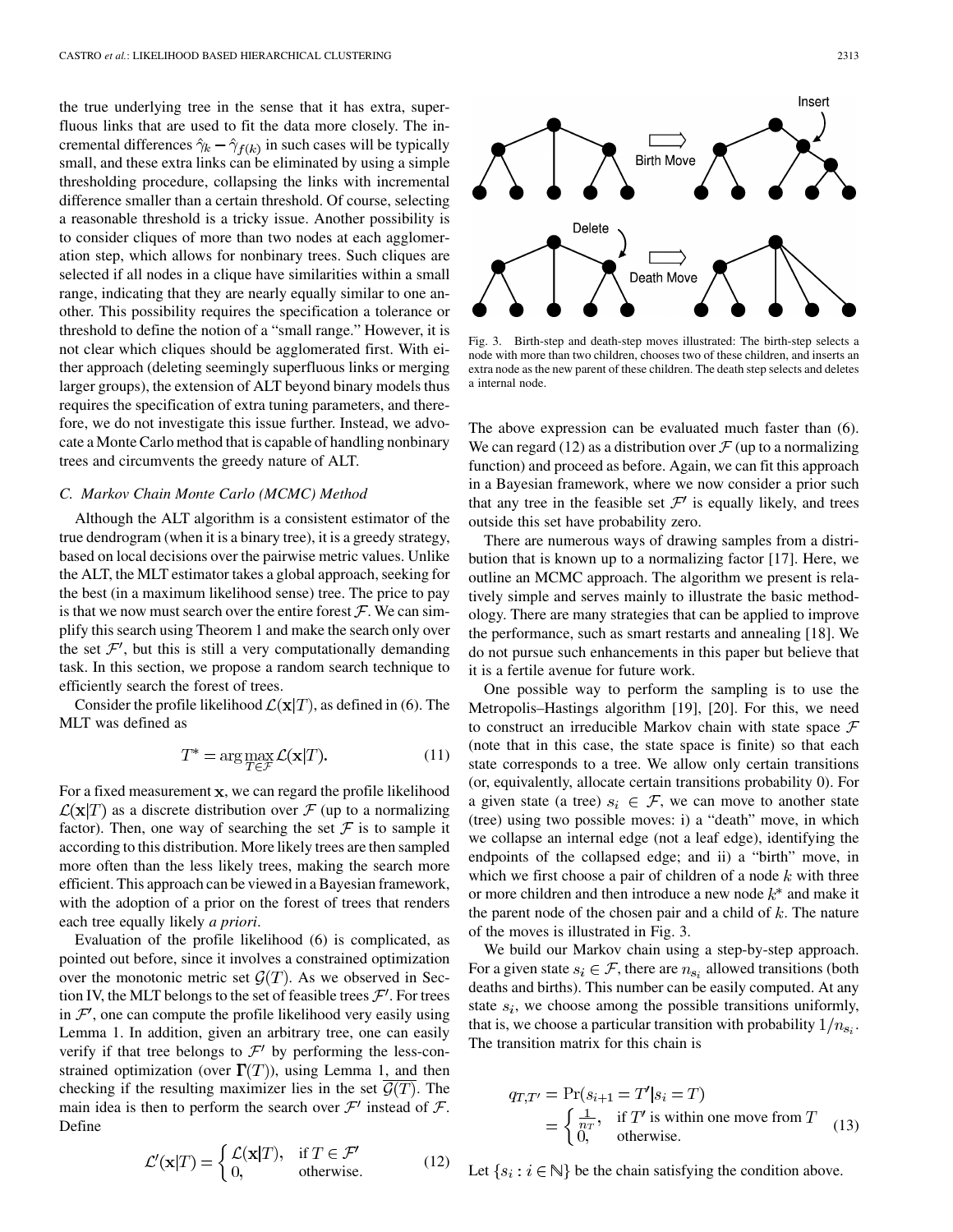*Proposition 4:* The chain  $\{s_i\}$  is irreducible, that is

$$
\forall T, T' \in \mathcal{F} \quad \exists n \in \mathbb{N} : q_{T,T'}^{(n)} > 0
$$

where  $q_{T,T^{\prime}}^{(n)}$  is the probability of reaching state  $T^{\prime}$  starting from state  $T$  using  $n$  moves.

The proof of the proposition is presented in part D of the Appendix.

Using a generalization of the Metropolis algorithm [\[19](#page-12-0)] due to Hastings [[20\]](#page-13-0), we construct another Markov chain in order to obtain a chain whose unique limit distribution (and also unique stationary distribution) is precisely  $\mathcal{L}'(\mathbf{x}|T)$ . Thus, if we sample from this chain for a sufficiently large period of time, the observed states will be samples of the distribution  $\mathcal{L}'(\mathbf{x}|T)$ , regardless of the initial state. The new chain can be constructed in a two-stage fashion. Define the probability of acceptance  $\alpha_{T,T}$ 

$$
\alpha_{T,T'} = \begin{cases} \min \left\{ \frac{\mathcal{L}'(\mathbf{X}|T') \cdot q_{T',T}}{\mathcal{L}'(\mathbf{X}|T) \cdot q_{T,T'}}, 1 \right\}, & \text{if } \mathcal{L}'(\mathbf{x}|T) \cdot q_{T,T'} > 0 \\ 1, & \text{otherwise.} \end{cases}
$$

For a given state  $T \in \mathcal{F}'$ , we randomly choose the possible next state according to  $q_{T,T'}$  and accept that transition with probability  $\alpha_{T,T'}$ . Hence, the transition matrix of the new chain is  $\{r_{T,T'}\}$  with

$$
r_{T,T'} = \begin{cases} \alpha_{T,T'} q_{T,T'}, & \text{if } T' \neq T \\ 1 - \sum_{T'' \neq T} \alpha_{T,T''} q_{T,T''}, & \text{if } T' = T. \end{cases}
$$
(14)

We need to ensure now that the above chain has a unique limit distribution that is proportional to  $\mathcal{L}'(\mathbf{x}|T)$ . Clearly, if we start in a state in  $\mathcal{F}'$ , the next state is going to be in  $\mathcal{F}'$  (with probability one). One needs to be sure that the chain with transition matrix  $\{r_{i,j}\}\$ is irreducible and aperiodic and, thus, has a unique limit distribution (12) [[21\]](#page-13-0). The following proposition, which is proved in part E of the Appendix, ensures these properties.

*Proposition 5:* The chain with state space  $\mathcal{F}'$  and transition matrix  $\{r_{T,T'}\}$  is irreducible and aperiodic.

To get our (approximate) solution of (11), we simulate the above chain and consider the MAP estimator, that is, the state with largest value  $\mathcal{L}(\mathbf{x}|T)$  visited. The longer the chain is simulated, the higher the chance of visiting the MLT at least one time. Theoretically, the initial state of the chain is not important, provided that the chain is simulated for a sufficient period. In practical applications, on the other hand, it is of crucial importance, since the state space is very large, and reaching the region where the MLT lies may take a large number of transitions. Starting the chain simulation from the tree obtained using the ALT algorithm is a reasonable choice since this is a consistent estimator in the binary case, and one expects the ALT to be "close" (in terms of the number of moves) to the actual MLT tree. If that is the case, the MCMC starts by searching trees that are near the ALT tree and, therefore, close to the MLT. This is particularly relevant for clusterings involving a large number of input objects, yielding a very large state-space  $\mathcal{F}'$ , which is difficult to explore completely in reasonable time. Starting the chain from the ALT ensures that the search will focus on a promising region of the forest. Other techniques can be used to enhance the performance of this method, for example, restarting the chain at various different trees [\[18](#page-12-0)].

It is important to point out that although the states visited by a simulation of the chain constructed above may be regarded as samples from the (nonnormalized) discrete distribution  $\mathcal{L}'(\mathbf{x}|T)$ , these samples are not independent, and so, if the distribution is multimodal, we can get "stuck" on one of the modes of the distribution, although eventually (i.e., with positive probability), we will jump out. This further illustrates that the initial state of the chain is of utmost importance in a practice. At the end of the following section, we propose a way of directing the search to prevent some of these problems.

#### *D. Maximum Penalized Likelihood Estimation*

One drawback of the maximum likelihood approaches to our problem is that, in general, trees with more links have higher likelihood values (since the extra degrees of freedom they possess allow them to fit the data more closely). If the true tree  $T$ is not binary then it is going to yield a lower likelihood value than a certain binary tree. This is an example of the "overfitting" problem in model selection. The extra links in the MLT are there only to fit the particular set of measurements more accurately, and do not reflect the underlying model we wish to identify. The usual strategy for tackling this issues is to weight the complexity of the models involved, penalizing models that are more complex [\[22](#page-13-0)], [\[23](#page-13-0)]. The basic idea behind penalized estimators is to find the "best" *simple* model.

In this approach, instead of maximizing the profile likelihood, we will maximize the functional

$$
\mathcal{L}_{\lambda}(\mathbf{x}|T) = \mathcal{L}(\mathbf{x}|T) \exp(-\lambda n(T))
$$
 (15)

where  $n(T)$  is the number of internal links in the tree T, and  $\lambda \geq 0$  is parameter that controls the tradeoff between the fit of the data and the tree complexity (number of links). Our estimate is then

$$
T_{\lambda}^* = \arg \max_{T \in \mathcal{F}} \log \mathcal{L}_{\lambda}(\mathbf{x}|T). \tag{16}
$$

We denote  $T_{\lambda}^{*}$  by the maximum penalized likelihood tree (MPLT). Notice that if  $\lambda = 0$ , this is precisely the MLT estimate. The higher the value of  $\lambda$ , the more effect the penalization has, relative to the likelihood (data-fitting term). Large values of  $\lambda$  lead to trees with fewer links. Note that the complexity penalization criterion above takes a global approach, and it is not based on local decisions, unlike the pruning techniques mentioned in the end of Section V-B in the context of the ALT algorithm.

The following result, similar in spirit to Theorem 1, provides a partial characterization of the solution of (16) and alleviates the search for the optimal tree.

*Proposition 6:* The MPLT  $T_{\lambda}^{*}$  is in the feasible tree set  $\mathcal{F}'$ .

This result (whichis proved in part F of the Appendix indicates that we can use our MCMC approach as before, but now, instead of  $\mathcal{L}'(\mathbf{x}|T)$ , we use  $\mathcal{L}'_{\lambda}(\mathbf{x}|T) = \mathcal{L}'(\mathbf{x}|T) \exp(-\lambda n(T)).$ The chain obtained in this fashion is still irreducible and aperiodic and, hence, has a unique limit distribution.

The choice of the complexity penalty parameter  $\lambda$  is a crucial step in the above approach. There is a vast literature addressing this issue; a classic technique is the minimum descrip-tion length principle [\[22](#page-13-0)]. In this paper, the choice of  $\lambda$  fol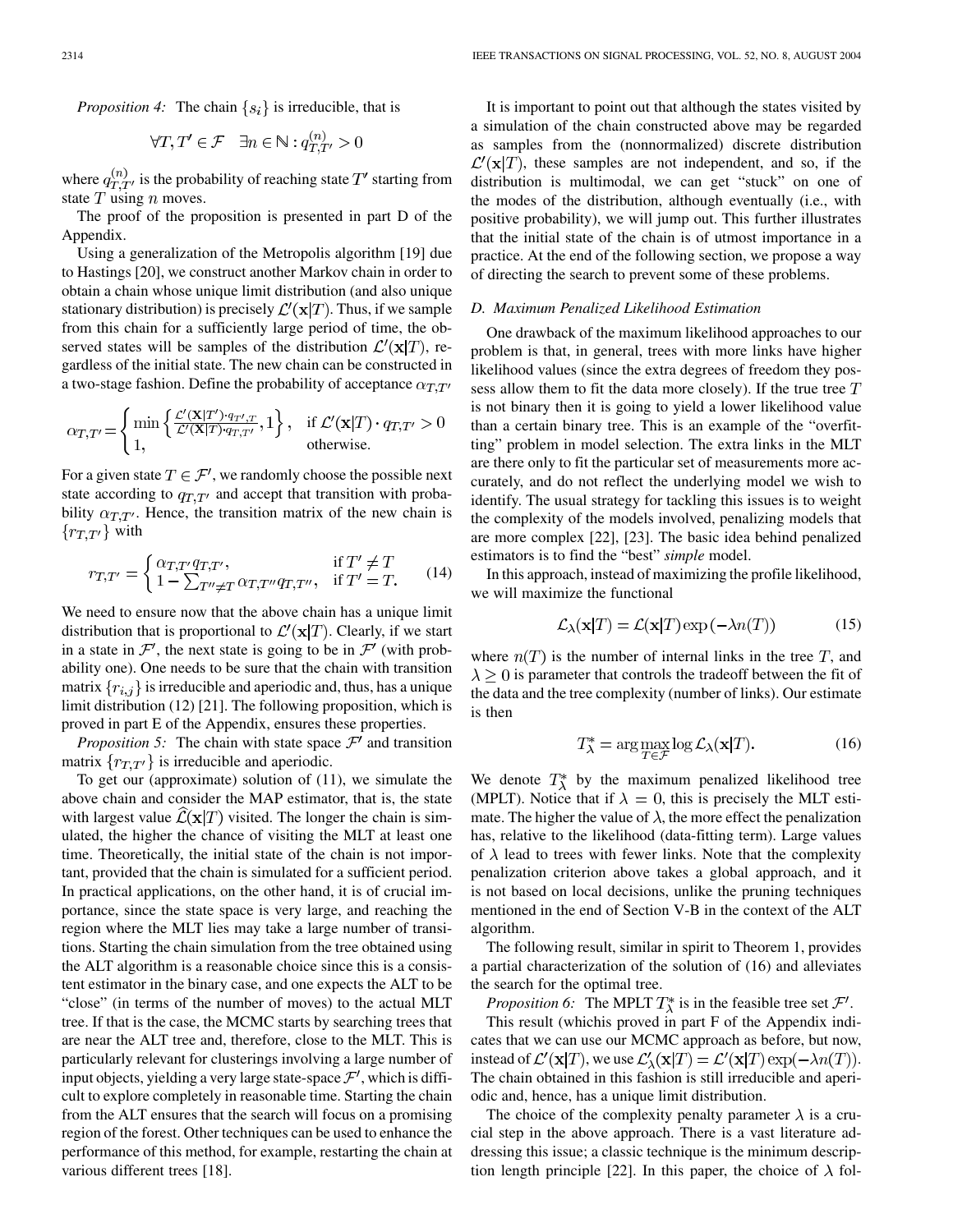lows from the analysis of a simple but relevant model (see Section VI). Suppose that  $x_{ij}$  is normally distributed with mean  $\gamma_{ij}$ and variance  $\sigma^2$  (that is,  $x_{ij} \sim \mathcal{N}(\gamma_{ij}, \sigma^2)$ ). Consider now a tree with three leaf nodes (which we refer to as the true tree). We have essentially two possibilities: i) Either all the three leaves have a common parent, or ii) the tree is binary. In both cases, we can identify when the penalized approach fails, producing a tree with a different number of nodes than the true tree. The two failure probabilities can be easily computed; for case i), the failure probability is a decreasing function of  $\lambda$ , and for case ii), it is an increasing function of  $\lambda$ . Ideally, we want the two probabilities to be small. Balancing these two quantities provides a tradeoff that can be used to choose the appropriate value of  $\lambda$ . Despite the simplicity of the model, it provides useful guidelines for the choice of penalty parameter for larger numbers of objects under the Gaussian model.

As a closing remark on this section, notice that a simple procedure, inspired by simulated annealing techniques [[24\]](#page-13-0), can be used in the context of the MCMC method developed. The idea is to start simulating the Markov chain with a large penalty parameter  $\lambda$  and reduce it gradually (according to some "cooling") schedule"). This technique is different from the traditional simulated annealing procedure but follows the main conceptual ideas. This approach forces the search to focus first on simpler trees (those with less links) and then gradually extend the search to explore increasingly complex trees. This reduces the possibility of the search being stuck in an undesirable region (a local maximum). There are several parameters that need to be tuned, and we do not address this issue here. Discussions on general simulated annealing techniques can be found in [\[24](#page-13-0)].

#### VI. NETWORK TOPOLOGY IDENTIFICATION

In this section, we present a practical example that illustrates the use of the above framework. We discuss some simulation results, as well as practical experimental results. Consider a communication network in which a sender node transmits information packets to a set of receiver nodes denoted by  $S$ . The receivers are, in this case, the usual "objects" to be clustered. Assume that the routes from the sender to the receivers are fixed. The physical network topology is essentially a graph, where each node corresponds to a physical device (e.g., router, switch, terminal, etc.), and the links correspond to the connections between these.

The problem we address is the identification of the network topology based on end-to-end measurements, which is a practical problem relevant in the networking community [[25\]](#page-13-0)–[\[28](#page-13-0)]. Knowledge of the network topology is essential for tasks like monitoring and provisioning a network. There are tools, such as traceroute, that rely on close cooperation from the network internal devices, such as routers. These tools are effective only when the devices are responsive and working properly. These conditions are becoming less common as the network grows and with the increasing concerns with malicious activities (denial-of-service attacks, worms, etc.). Therefore, it is important to be able to infer information from the network without cooperation from the internal devices. In the following, we consider only end-to-end measurements, preventing us from utilizing internal network device information. This forces us to rely solely on the traffic and queueing characteristics. With this limited information, it is only possible to identify the so-called "logical topology," which is defined by the branching points between paths to different receivers. This corresponds to a tree-structured topology with the sender at the root and the receivers at the leaves, as depicted in Fig. 1. The tree topology is effectively a hierarchical clustering of the receivers, where each cluster corresponds to the maximal set of receivers that share a common device in the network.

We define a similarity metric  $\gamma_{ij}$  that is associated with each pair of receivers  $i, j \in R$ . The value of  $\gamma_{ij}$  is related to the extent of the shared portion of routes from the sender to receivers  $i$ and  $j$  (i.e., the shared path for pair  $(i, j)$ , as defined before). We cannot measure the pairwise metrics directly, so we estimate them, performing measurements across the network. In most cases, the measurement is based on active probing, involving the transmission of probe packets from the source to the receivers. In earlier work, we proposed a metric based on delay difference measurements [\[27](#page-13-0)]. The delay difference measurements provide (noisy) versions of a metric related to the number of shared queues in the paths to two receivers. More precisely, if the constituent links of the shared path have bandwidths  $B<sub>m</sub>$ , the pairwise metric value is approximately proportional to  $\sum 1/B_m$ , which is the sum of the inverse bandwidths of the constituent links. Thus, each link in the shared path contributes an additional positive measure that is inversely proportional to its bandwidth, and therefore, the monotonicity property follows naturally.

The measurements  $\{x_{ij}\}\$ are the empirical means of repeated delay difference measurements. Under reasonable assumptions, the measurements are statistically independent, and, according to the Central Limit Theorem, the distribution of each empirical mean tends to a Gaussian. This motivates the following (approximate) model:

$$
x_{ij} \sim \mathcal{N}\left(\gamma_{ij}, \sigma_{ij}^2\right) \tag{17}
$$

where  $\sigma_{ij}^2$  is sample variance of the  $n_{ij}$  measurements associated with empirical mean  $x_{ij}$  divided by  $n_{ij}$ , and  $\mathcal{N}(\gamma, \sigma^2)$  denotes the Gaussian density with mean  $\gamma$  and variance  $\sigma^2$ . The measurements for different pairs of receivers are also independent.

Although model (17) is just an approximation of the true underlying statistics of  $x_{ij}$ , it allows us to cope with practical modeling difficulties in a relatively easy way. Note that we are in the scenario described in Section III:

$$
h_{ij}(x_{ij}, \sigma_{ij}|\gamma_{ij}) = -\frac{(x_{ij} - \gamma_{ij})^2}{2\sigma_{ij}^2} + C_{ij} \tag{18}
$$

where  $C_{ij}$  is a normalizing constant. We can then apply the algorithms developed before to estimate the network topology. Furthermore, the model (18) has some desirable properties, namely, it is closed under summation:

$$
h_{ij}\left(x_{ij},\sigma_{ij}^2|\gamma\right)+h_{kl}\left(x_{kl},\sigma_{kl}^2|\gamma\right)=\frac{\left(\frac{\left(\frac{x_{ij}}{\sigma_{ij}^2}+\frac{x_{kl}}{\sigma_{kl}^2}\right)}{\left(\frac{1}{\sigma_{ij}^2}+\frac{1}{\sigma_{kl}^2}\right)}-\gamma\right)^2}{2\left(\frac{1}{\sigma_{ij}^2}+\frac{1}{\sigma_{kl}^2}\right)^{-1}}+C.
$$

This makes the computations arising from Lemma 1 very simple.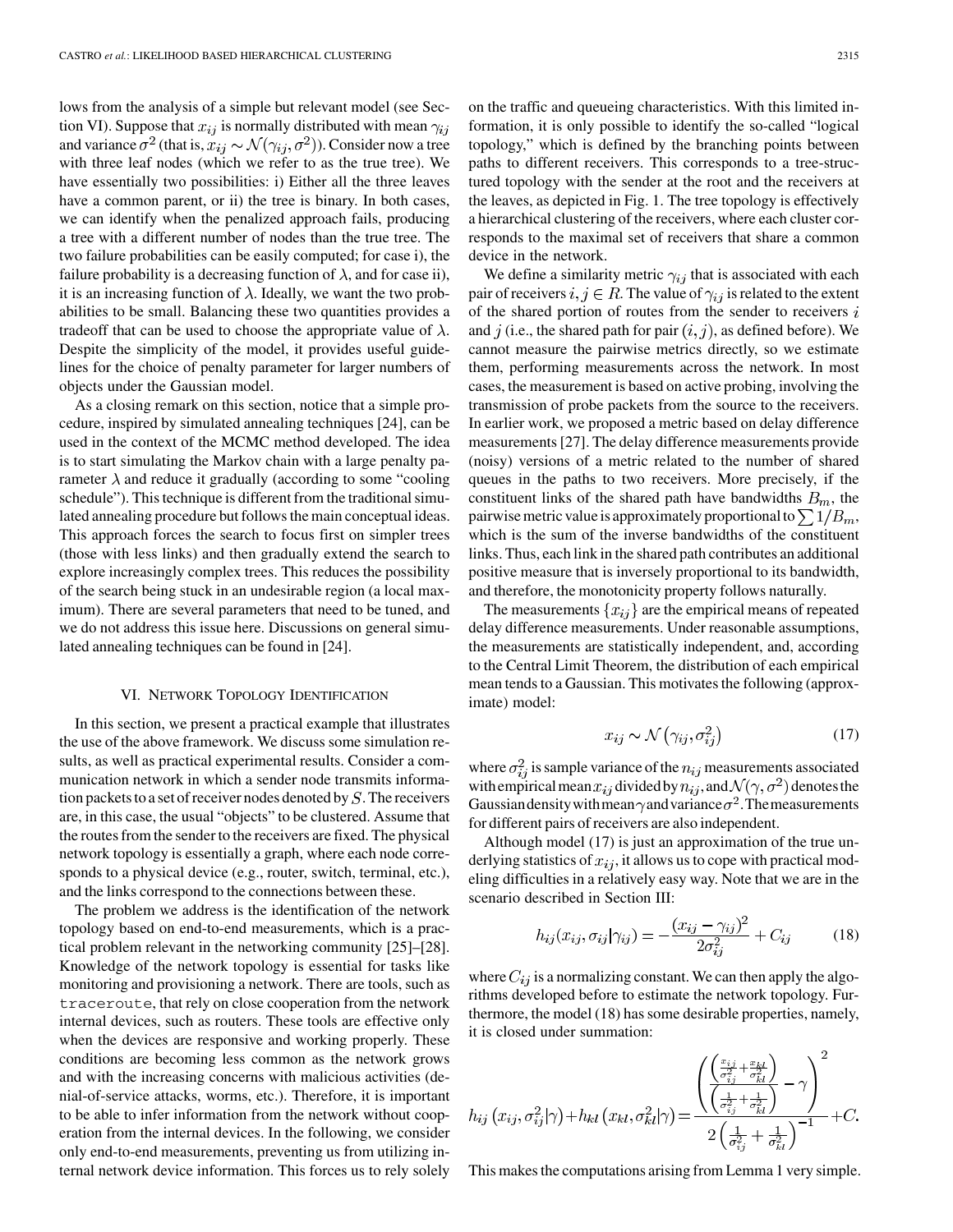We performed some simple simulation experiments, according to the model above, to assess the performance of the algorithms developed. In these simulations, we randomly generate tree topologies (clusterings), which we call the true generative trees (clusterings). We compare the true and estimated clusterings using two criteria: i) the percentage of clusters of the true clustering that were correctly identified in the clustering estimate and ii) the percentage of clusters of the estimate that are not present in the true underlying clustering.

In the first set of simulations, we randomly generated 1000 binary topologies with ten leaves, where the link-level metric values (i.e.,  $\gamma_k - \gamma_{f(k)}$ ) were generated randomly (independent and identically distributed like  $1 + E$ , where E denotes a standard exponential random variable). The variance  $\sigma_{ij}$  for each pair of leaves was chosen uniformly in the range [1,4]. We observed that in general, the ALT algorithm and the MCMC method ( $\lambda = 0$  stopped after 2500 iterations) had similar performances under this scenario. On average, the ALT algorithm identified 93.8% of the clusters in the true clustering and failed to identify 6.2% of them. On the other hand, the MCMC method identified on average 92.2% of the true clusters and failed to identify 4.1%. We experimented with different variance ranges, but the behavior of the two algorithms exhibited the same trends. The MCMC approach yielded in general a smaller number of misclassified clusters, although the difference in performance between the two algorithms was not very significant. In the second set of simulations, we also considered nonbinary trees, obtained by randomly pruning binary trees. In this case, we used the penalized approach in the MCMC algorithm, with a penalty parameter  $\lambda$  chosen with the aid of the guidelines described above. The number of correctly identified clusters was still comparable between the two algorithms (93.1% for the ALT and 91.0% for the MCMC), but, as expected, the number of misclassified clusters was significantly higher for the ALT (19.2% opposed to 11.3% for the MCMC). This indicates that the ALT is still performing well, except that it is introducing more clusters than necessary. In a third experiment, we considered larger binary topologies (100 objects); in this case, the initial tree estimate (obtained from the ALT algorithm) was generally the tree with the largest likelihood visited by the MCMC method.

The above experiments indicate that under the scenarios considered, the ALT is a robust estimator, although it tends to overfit the data. It is possible to devise scenarios where the ALT estimator fails, due to its greedy nature. We conducted some simple simulations in order to contrast the characteristics of the MCMC, the ALT, and a classic algorithm [the unweighted pair-group average method (UPGMA)] [[10\]](#page-12-0). These simulations are not an exhaustive performance comparison of the algorithms but are intended to indicate the benefits and drawbacks of the various methods.

We consider a randomly chosen six receiver binary topology, such that the link-level parameters  $\gamma_k - \gamma_{f(k)}$  are the same for all links  $(\gamma_k - \gamma_{f(k)} = 1)$ . For each pair of leaves  $(i, j) \in$ , we generate 100 independent measurements with variance . In the first experiment, we let  $\sigma_{ii}^2 = \sigma^2/100$  for all and  $\sigma_{1i}^2 = \alpha^2 \sigma^2 / 100$ , where  $\sigma^2 = 25$ , and  $\alpha > 1$ . This corresponds to a practical networking scenario: Since the delay differences are measured at each receiver, we mimic the case



Fig. 4. Simulation results contrasting the performance of the ALT, MCMC, and UPGMA algorithms. (a) Performance results considering different measurement variance for one receiver. (b) Performance results considering different measurement variance for two receivers.

where measurements  $x_{1i}$  taken at receiver 1 (identified with leaf 1) are less reliable than the measurements collected elsewhere. For each value of  $\alpha$ , we evaluate the three methods on 1000 randomly generated trees.

In Fig.  $4(a)$ , we plot the performance of the three methods as a function of the standard deviation ratio  $\alpha$ . As we can observe, the MCMC and ALT performance are very similar and remain almost constant for the range of  $\alpha$  considered. On the other hand, the performance of the UPGMA algorithm degrades significantly as  $\alpha$  increases. The reason for this is that the metrics  $\hat{\gamma}_{1i}$  in the UPGMA are strongly affected by the highly variable empirical means  $x_{1i}$  for  $j \in R$ . In the case of the ALT, those empirical means do not affect the performance because the measurements are weighted according to their variance. Hence, for high values of  $\alpha$ , the measurements  $x_{1j}$  have little impact on the estimated tree.

In Fig. 4(b), we plot the results of an experiment similar to the previous one, but now,  $\sigma_{ii}^2 = \sigma^2/100$  for  $i \neq \{1,2\}$ , and . In this case, we observe that the performance of the three methods degrades as  $\alpha$  increases. The UPGMA algorithm exhibits the same trends as before, degrading considerably as  $\alpha$ increases, but we note also that the ALT performance degrades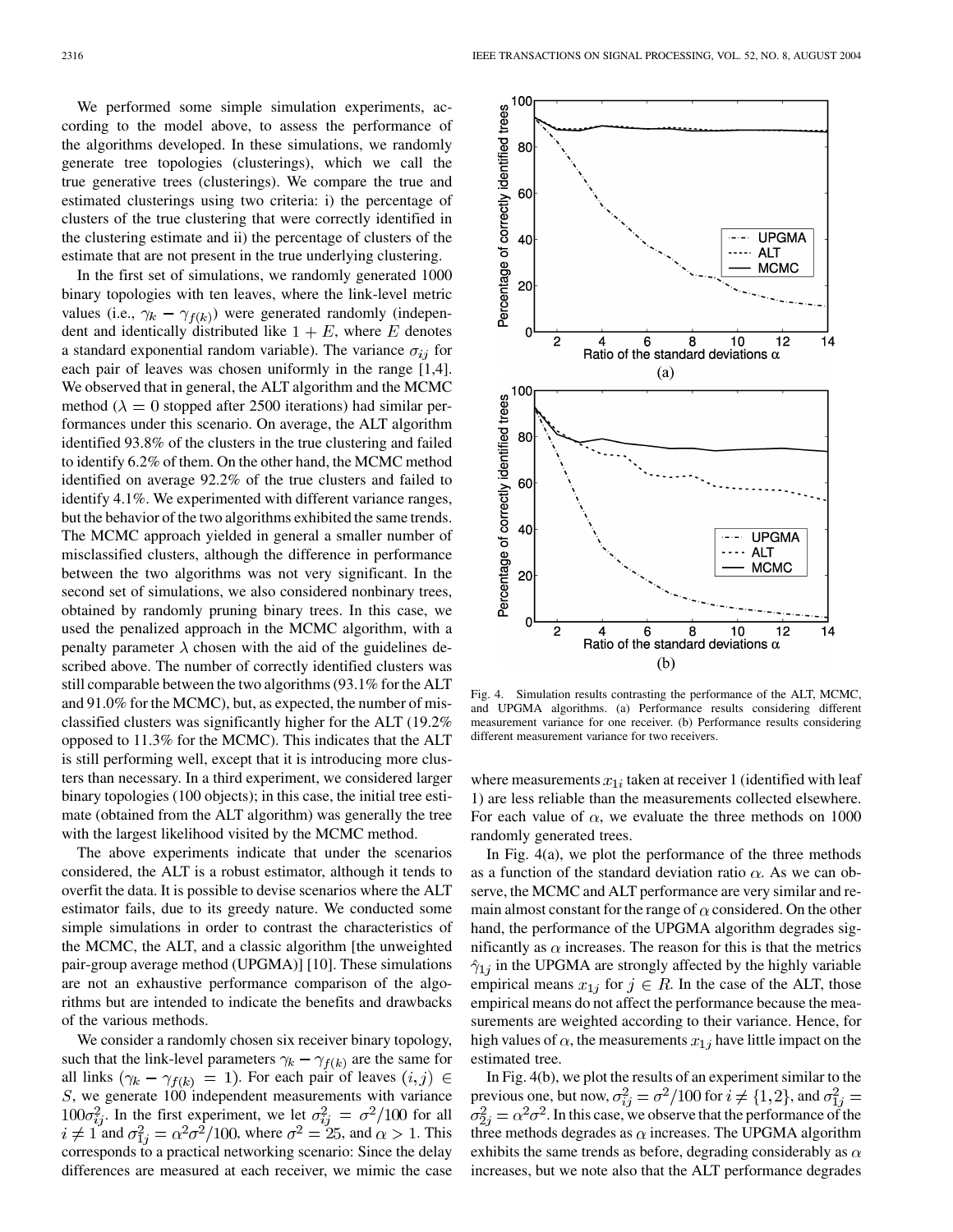

Fig. 5. Comparison between the traceroute topology and the estimated topologies for the Internet experiment described in Section VI. (a) Topology of the network used for Internet experiments, obtained using traceroute. (b) Estimated topology using the ALT algorithm. The three links inside the ellipse have Fig. 5. Comparison between the  $\text{traceroute}$  topology and the estimated topologies for the Internet experiment described in Section network used for Internet experiments, obtained using  $\text{traceroute.}$  (b) Estimated topology usi

considerably as compared with that of the MCMC, although it is still much better than that of the UPGMA. The reason for this is that the estimate of  $\gamma_{12}$  has a high variance since both  $\sigma_{12}^2$  and  $\sigma_{21}^2$  are large, for large  $\alpha$ . There is a higher probability of mispairing leaves 1 and 2 since there is a higher chance of choosing that particular pair in the greedy decision step. Unlike the ALT, the MCMC algorithm is able to account for the higher variance of those measurements, with respect to all the other measurements, consequently improving its performance.

We conducted Internet experiments that demonstrate the use of the techniques described in a practical scenario. In this case, we also had access to a partial topology map of the network, obtained using a tool (called traceroute) relying on network device information. While, in this case, the topology can be partially identified using traceroute, in many other cases, routers may not cooperate. The point of this particular experiment is that we can use the traceroute topology as a "ground-truth" to verify that our method produces an accurate topology. The detailed experimental setup can be found in [\[27](#page-13-0)]. The measurements collected for each pair span a wide range of values: The maximum empirical average  $(3464 \mu s)$  was observed for the measurements involving the two machines in Portugal, which is not surprising since those receivers share a common bottleneck link with a small capacity. The variability associated with the measurements taken at those machines is also large, especially for those recorded at the Instituto Superior Técnico (I.S.T.) machine (standard deviation as large as 746  $\mu$ s, and all larger than the standard deviation of measurements taken at any other receiver). On the other hand, for other pairs of receivers, we observed empirical averages as low as  $307 \mu s$ and corresponding standard deviations as small as  $23.5 \mu s$ .

In Fig. 5, we depict the topology obtained using traceroute and the topology obtained solely from end-to-end measurements, using the algorithms described in Section V. Using the ALT algorithm, we are always going to obtain a binary tree, and thus, some of the links might be artifacts due to data "overfitting" (see [\[27](#page-13-0)] for details). In the ALT solution, we notice that three links have link-parameter values  $\gamma_k - \gamma_{f(k)}$  that are one order of magnitude smaller than all the other links [see Fig. 5(b)]. This suggests that the four nodes inside the ellipse might be an artifact of the binary tree and possibly correspond to a single node in the logical topology. Using the MPLT technique, we obtain a simpler tree, with fewer artifacts than the ALT tree, as depicted in Fig. 5(c). Notice that the MPLT is very close to the traceroute topology but fails to detect the backbone connection between Texas and Indianapolis. We know that the latter connection has a very large bandwidth and that the queuing effects on the constituent links are too minor to influence measurements. The estimated topologies also place an extra element shared between the Rice computers. Although that element is not a router (hence, it is not shown in the topology estimate using traceroute), it corresponds to a existing physical device. To the best of our knowledge, the detected element is a bandwidth limitation device.

#### VII. FINAL REMARKS

In this paper, we develop a new framework for hierarchical clustering based on a generative dendritic cluster model. We pursue a maximum likelihood approach and present two clustering algorithms based on this framework. The ALT algorithm has low complexity and is an agglomerative hierarchical clustering algorithm; hence, it is greedy. The second algorithm pre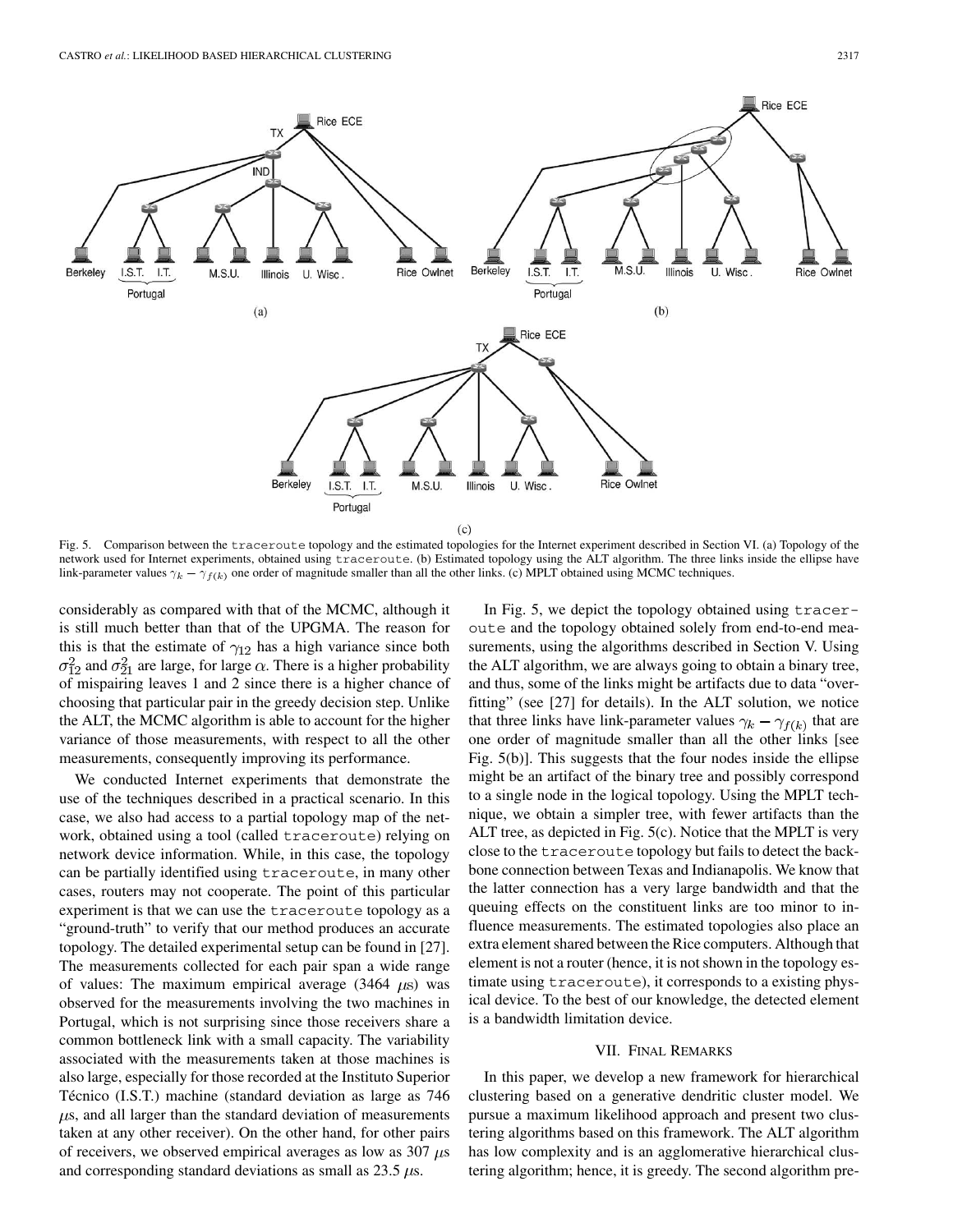sented overcomes the problems of the greedy nature of the ALT by performing a random (but informed) search on the space of possible clusterings, using Markov Chain Monte Carlo techniques, aiming to find the maximum likelihood clustering tree.

For the case of underlying binary trees, consistency of ALT and the maximum likelihood approach can be shown. In the case of nonbinary trees, the maximum likelihood approach tends to fit the data too closely and does not convey the description of the underlying model properly, having more clusters than the underlying generating model. To overcome those problems, we propose a maximum penalized likelihood approach that enforces the choice of simpler models whenever the decrease in likelihood is small (as compared with complex models). Both random search approaches benefit greatly from a characterization of the MLT, given by Theorem 1.

Although the MCMC approach is very appealing, the fact that the number of trees in the forest grows combinatorially with the number of objects to cluster renders the search of the entire forest difficult. On the other hand, the ALT algorithm has low complexity and appears to perform extremely well in a variety of scenarios, although it overfits the data. As seen in Section V-C, in many cases, the ALT is likely to be "close" to the MLT; therefore, when the MCMC is started using the ALT, it improves on the ALT simply by conducting a search over the trees in the vicinity of the ALT. This is particularly important when the number of input objects is large.

The framework presented here is very well suited to problems like the network topology identification, wherein the generative model reflects the physical mechanisms involved. Ongoing research is aimed at assessing the advantages and disadvantages of the framework in more general settings, as well as deriving performance guarantees under general models.

# APPENDIX PROOFS OF THE RESULTS

For various proofs in this section, we need the following lemma, characterizing the sum of strictly concave functions.<br>*Lemma* 2: Let  $i \in \{1, ..., n\}$  and  $f_i(\cdot)$  be strict

 $\in$  {1,...,*n*} and *f<sub>i</sub>*(·) be strictly concave functions with (unique) maximizers  $x_i \in \mathbb{R}$ . Let  $g(x) = \sum_{i=1}^{n} f_i(x)$ . Define  $x_{\text{max}} = \max_i x_i$  and  $x_{\min}$  =  $\min_i x_i$ . The function  $g(x)$  is strictly concave, has a unique maximizer  $\hat{x} = \arg \max_{x \in \mathbb{R}} g(x)$ , and, if  $x_{\max} \neq x_{\min}$ , then  $x_{\min} < \hat{x} < x_{\max}$ .

# *A. Proof of Lemma 1*

The proof of (7) is elementary and relies on reordering the terms in (5). Begin by noting that

$$
\arg \max_{\gamma \in \Gamma(T)} \log p(x|\gamma) = \arg \max_{\gamma \in \Gamma(T)} \sum_{v \in V \setminus \{S\}} \sum_{i,j \in S: a(i,j) = v} h_{ij}(x_{ij}|\gamma_{ij}).
$$

Each of the terms in the first summation corresponds to a single metric value. Since there are no further restrictions on those metric values, we can maximize each term separately, that is

$$
\hat{\gamma}_{ij} = \hat{\gamma}_v = \arg\max_{\gamma \in \mathbb{R}} \sum_{k,l \in S: a(k,l) = v} h_{kl}(x_{kl}|\gamma)
$$

where  $v = a(i, j)$ . The uniqueness and existence of the above solution follows directly from Lemma 2.

#### *B. Proof of Theorem 1*

The proof is done by construction. Given a tree  $\widetilde{T}$  satisfying (8), we construct a tree T satisfying (9). Let  $\tilde{T}$  be a tree satisfying (8). Let

$$
\widetilde{\boldsymbol{\gamma}} = \arg \max_{\boldsymbol{\gamma}' \in \mathcal{G}(\widetilde{\boldsymbol{\Upsilon}})} \log p(\mathbf{x}|\boldsymbol{\gamma}') \quad \text{and}
$$

$$
\widetilde{\boldsymbol{\gamma}}_{\text{unconst}} = \arg \max_{\boldsymbol{\gamma}' \in \Gamma(\widetilde{\boldsymbol{\Upsilon}})} \log p(\mathbf{x}|\boldsymbol{\gamma}').
$$

Note that  $\mathcal{G}(\tilde{T}) \subseteq \Gamma(\tilde{T})$  and that  $\mathcal{G}(\tilde{T})$  is an open set. By concavity of the log-likelihood, we have, for  $\lambda \in (0,1)$ 

$$
\log p(\mathbf{x}|(1-\lambda)\widetilde{\boldsymbol{\gamma}} + \lambda \widetilde{\boldsymbol{\gamma}}_{\text{unconst}}) > (1-\lambda)\log p(\mathbf{x}|\widetilde{\boldsymbol{\gamma}}) + \lambda \log p(\mathbf{x}|\widetilde{\boldsymbol{\gamma}}_{\text{unconst}}) \geq \log p(\mathbf{x}|\widetilde{\boldsymbol{\gamma}}).
$$

Thus, if  $\widetilde{\gamma} \in \mathcal{G}(\widetilde{T})$ , then by choosing a small  $\lambda > 0$ , we get another point in  $G(\tilde{T})$ , yielding a higher log-likelihood, which is a contradiction. Hence,  $\widetilde{\gamma} \in \partial \mathcal{G}(T)$ , where  $\partial$  denotes the boundary of a set.

The fact that  $\widetilde{\gamma} \in \partial \mathcal{G}(\widetilde{T})$  holds indicates that there are links l such that  $\tilde{\gamma}_l = \tilde{\gamma}_{f(l)}$ . Consider now the tree obtained by collapsing all such links and keeping the value of the remaining link-level parameters unchanged. Denote the tree and corresponding metric values by  $T'$  and  $\gamma'$ , respectively [see Fig. 6(a) and (b)].

Note that the parameters  $\gamma'$  satisfy the constraints (2) and that  $(T', \gamma')$  yields the same log-likelihood value as  $(T, \widetilde{\gamma})$ , that is,  $\log p(\mathbf{x}|\tilde{\boldsymbol{\gamma}}, \tilde{T}) = \log p(\mathbf{x}|\boldsymbol{\gamma}', T')$ . By our construction, we see that  $\gamma' \in \mathcal{G}(T')$ . We conclude that

$$
\boldsymbol{\gamma}' = \arg \max_{\boldsymbol{\gamma} \in \mathbf{\Gamma}(T')} \log p(\mathbf{x}|\boldsymbol{\gamma}).
$$
 (19)

To see this, suppose that (19) does not hold. Then, by the same argument used in the beginning of the proof (but now applied to T' instead of  $\widetilde{T}$ ), we must have  $\gamma' \in \partial \mathcal{G}(T')$ , which is a contradiction. Note that according to Lemma 1,  $\gamma'$  satisfies (7).

The rest of the proof ensues by constructing another tree by adding links to T' such that (9) holds. Consider a node k of  $T'$ such that  $k$  has more than two descendants (such a node must exist because we pruned at least one link from  $T$ ). Define

$$
g_{ij}(\gamma) = \sum_{m \in S(i)} \sum_{n \in S(j)} h_{mn}(x_{mn}|\gamma) + h_{nm}(x_{nm}|\gamma)
$$

and  $\beta_{ij} = \arg \max_{\gamma \in \mathbb{R}} g_{ij}(\gamma)$ , with  $i, j \in c(k), i \neq j$ . From Lemma 1, we know that

$$
\gamma'_{k} = \arg \max_{\gamma \in \mathbb{R}} \sum_{i,j \in c(k), i \neq j} g_{ij}(\gamma).
$$

*Case 1:* Suppose that not all the values  $\beta_{ij}$  are the same. Then, there exists a pair of nodes  $o, p \in c(k)$  such that  $\beta_{op} \geq \beta_{ij}$ for all  $i, j \in c(k)$ , and from Lemma 2, we conclude that  $\beta_{op} \neq$  $\gamma'_k$  (since  $\min_{i,j} \beta_{ij} < \gamma'_k < \max_{i,j} \beta_{ij}$ ). Using the chosen pair  $(o, p)$ , we construct a new tree T [see Fig. 6(c)], adding an extra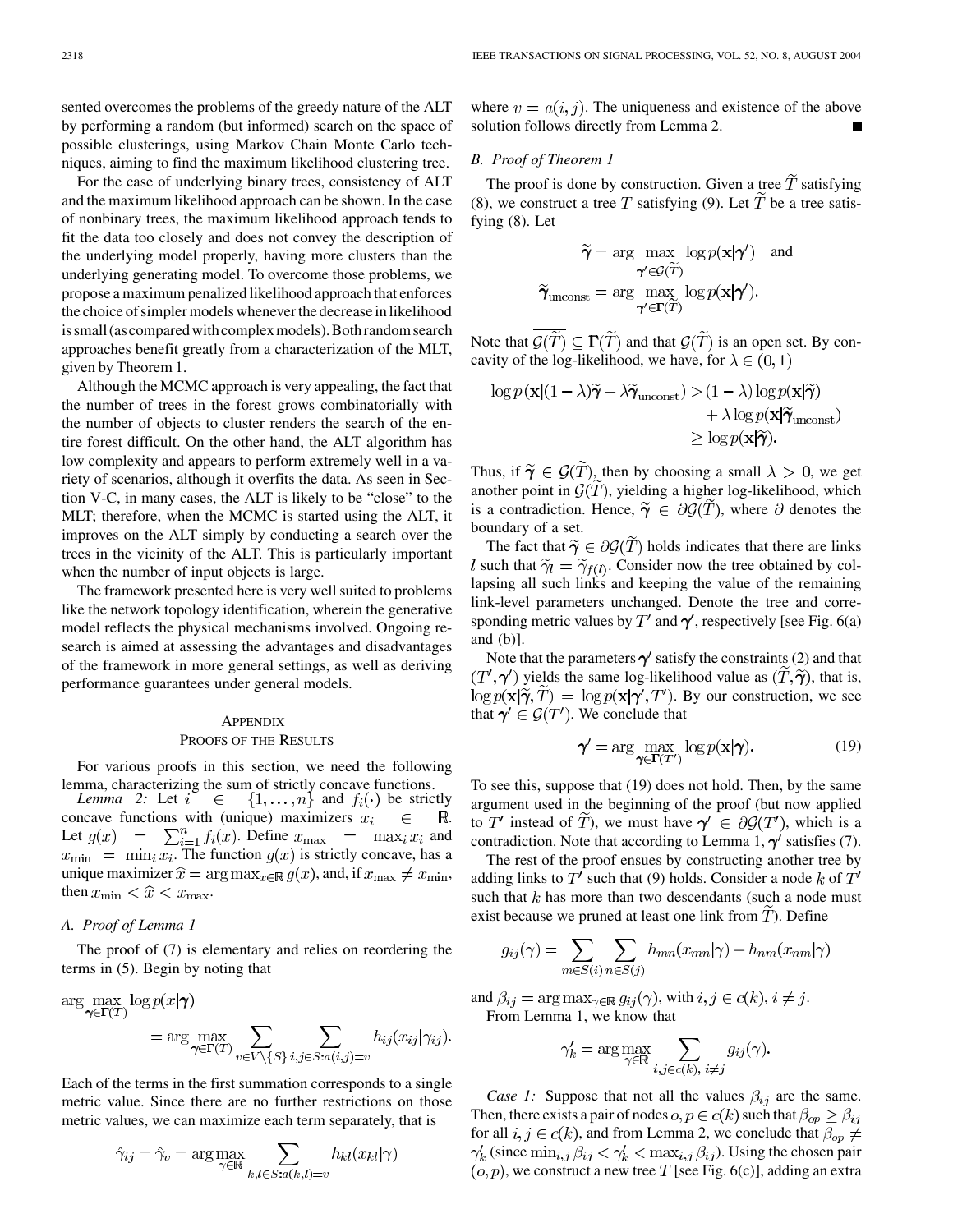

Fig. 6. Trees illustrating the proof of Theorem 1. (a) Original tree  $(\tilde{T}, \tilde{\gamma})$ . (b) Collapsed tree  $(T', \gamma')$ . (c) Constructed tree  $(T, \gamma)$ .

node  $k^*$  descending from k and with children  $\{o, p\}$ . Loosely speaking, we are pulling the pair of nodes  $o$  and  $p$  down, adding a new node  $k^*$ . The parameter values for this new tree, which are denoted by  $\gamma$ , are adjusted such that  $\gamma_{k^*} = \gamma'_k + \delta, \delta > 0$ . All the other metric values remain the same. Note that  $\delta > 0$  but is small enough so that the tree  $(T, \gamma)$  still satisfies the constraints (2).

The log-likelihood of  $(T, \gamma)$  is identical to that of  $(\tilde{T}, \tilde{\gamma})$ , except for the term involving  $\gamma_{k^*}$ . Thus

$$
\log p(\mathbf{x}|\gamma) - \log p(\mathbf{x}|\gamma') = g_{op}(\gamma_k^*) - g_{op}(\gamma_k')
$$
  
\n
$$
= g_{op}(\gamma_k' + \delta) - g_{op}(\gamma_k')
$$
  
\n
$$
= g_{op}((1 - \lambda)\gamma_k' + \lambda \beta_{op}) - g_{op}(\gamma_k')
$$
  
\n
$$
> (1 - \lambda)g_{op}(\gamma_k') + \lambda g_{op}(\beta_{op})
$$
  
\n
$$
- g_{op}(\gamma_k')
$$
  
\n
$$
= \lambda (g_{op}(\beta_{op}) - g_{op}(\gamma_k')) > 0
$$

where we take  $\lambda = \delta/(\beta_{op} - \gamma'_k)$ . The last inequality follows from uniqueness of the maximizer of  $g_{op}$  and  $\beta_{op} \neq \gamma'_{k}$ .

In conclusion, for  $\delta$  small enough, we have  $\log p(\mathbf{x}|\boldsymbol{\gamma})$  $\log p(\mathbf{x}|\boldsymbol{\gamma}')$ , and hence

$$
\log p(\mathbf{x}|\boldsymbol{\gamma}) > \log p(\mathbf{x}|\widetilde{\boldsymbol{\gamma}}). \tag{20}
$$

*Case 2:* In this case, all the values  $\beta_{ij}$ ,  $i, j \in c(k)$  are the same. Thus,  $\gamma'_k = \beta_{ij}$  for all  $i, j \in c(k)$ . As in Case 1, we construct another tree  $T$  by adding an extra node  $k^*$  descending from k, such that node  $k^*$  has children o and p. The parameter values for this new tree, which is denoted by  $\gamma$ , are adjusted such that  $\gamma_{k^*} = \gamma'_k$ . All the other metric values remain the same. From Lemma 1, we observe that  $\gamma$  is the maximizer over  $\Gamma(T)$ of  $\log p(\mathbf{x}|\boldsymbol{\gamma})$ . Hence,  $\log p(\mathbf{x}|\boldsymbol{\gamma},T) = \log p(\mathbf{x}|\tilde{\boldsymbol{\gamma}},T)$ .

Suppose that all nodes of  $T'$  with more than two descendants correspond to case 2. We could then add to  $T'$  all the links we removed (when we constructed  $T'$ from  $\widetilde{T}$ ) and obtain the original tree  $\widetilde{T}$ , but in this case,  $\max_{\gamma' \in \Gamma(\widetilde{T})} \log p(\mathbf{x} | \gamma') = \max_{\gamma' \in \widetilde{\mathcal{G}(\widetilde{T})}} \log p(\mathbf{x} | \gamma'),$  which is a contradiction. Hence, at least one node of  $T'$  corresponds to case 1; therefore, (20) necessarily holds, proving the result. The second part of the theorem follows from *Remark 1*.

## *C. Proof of Proposition 2*

The result is a consequence of the following lemma.

*Lemma 3:* Let  $X_{\rho}$  be a collection of real random variables converging in probability (when  $\rho \to \infty$ ) to constant a. Let  $Y_{\rho}$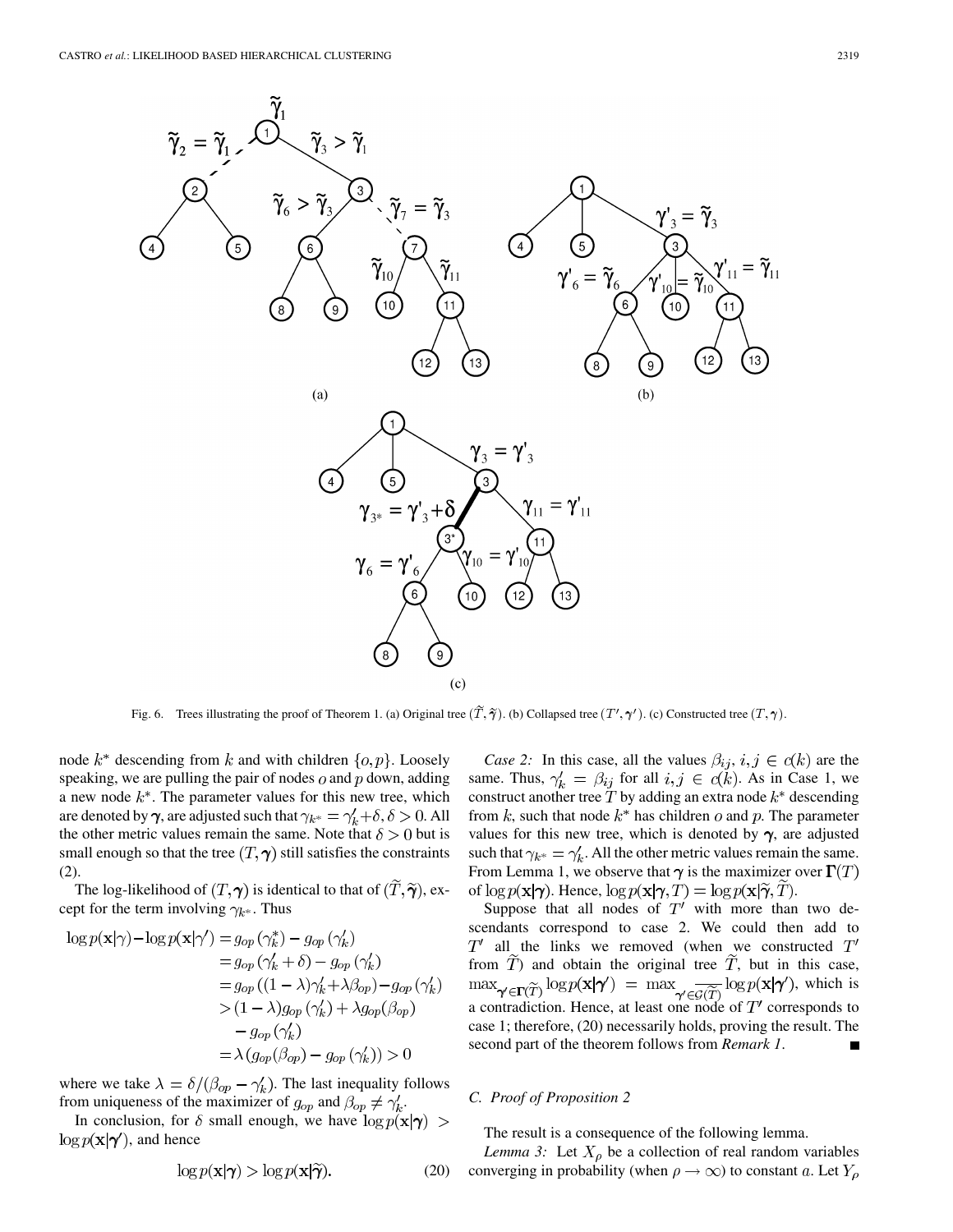<span id="page-12-0"></span>be another collection of random variables converging to constant b, and  $a < b$ . Then, for any  $\delta > 0$ , we have that  $Pr(X_{\rho} >$  $Y_{\rho}$  <  $\delta$  for large enough  $\rho$ .

We observed before, in Proposition 1, that the relative ordering of the metric values  $\{\gamma_{ij}\}$  uniquely determines the tree. Observing that our estimates of the metric values  $\{\hat{\gamma}_{ij}\}$  converge in probability to the real metric values, one concludes that the probability of the relative ordering of the estimated and true metric values being different becomes smaller as  $\rho$  increases; therefore, the result follows.

## *D. Proof of Proposition 4*

Let T be the initial state with  $n(T)$  internal links. If we apply a sequence of  $n(T)$  death moves, each one removing an internal link, we obtain a tree  $T''$  with a single internal node. Since each of the death moves has nonzero probability, we are able to reach  $T''$  within  $n(T)$  moves with nonzero probability. The same reasoning applies if we considered  $T'$  to be the initial state. In this case, we would be able to reach  $T''$  with nonzero probability using  $n(T')$  moves. Considering now that for each death move there is a corresponding birth move, we have a sequence of birth moves carrying tree  $T''$  to  $T'$ . Thus,  $q_{TT'}^{(n(T)+n(T'))} > 0$ , and hence, the chain is irreducible.

#### *E. Proof of Proposition 5*

To prove this result, it suffices to show that one can move from any tree  $T \in \mathcal{F}'$  to any other tree  $T' \in \mathcal{F}'$  using the birth and death moves. From this and the fact that  $\mathcal{L}'(\mathbf{x}|T) > 0$  for all  $T \in \mathcal{F}'$ , it follows that the chain is irreducible. The aperiodicity follows from the chain construction in (14).

The proof strategy is the same as use for Proposition 4, that is, we begin by applying a sequence of death moves to get from  $T$  to a tree with no internal links and, then, a sequence of birth moves taking us to  $T'$ . We only need to check that each transition tree is still in  $\mathcal{F}'$ . Without loss of generality, suppose that T has at least one internal node. It suffices to show that there is a death move that can be applied to  $T$ , yielding a tree that is still in the feasible forest  $\mathcal{F}'$ .

Let  $\hat{\gamma}$  be given by (7) for the tree T. Consider an internal node  $k$  such that all its descendants are leaf nodes. Furthermore, choose node  $k$  such that it is the one with smallest metric value  $\hat{\gamma}_k$ . When we apply a death move, "killing" the internal link  $(f(k), k)$ , we obtain another tree T. It can be verified, with the aid of Lemma 2, that this tree is still in the feasible forest, that is,  $T \in \mathcal{F}'$ . The rest of the proof continues as the proof of Proposition 4.

#### *F. Proof of Proposition 6*

The proof follows from a key observation: In Theorem 1, the constructed tree  $(T, \gamma)$  has no more links than the initial tree T. We proceed by contradiction. Let  $\tilde{T}$  be a candidate MPLT, and suppose

$$
\max_{\gamma' \in \Gamma(\widetilde{T})} p(\mathbf{x} | \gamma') \exp\left(-\lambda n(\widetilde{T})\right) > \max_{\gamma' \in \widetilde{\mathcal{G}(\widetilde{T})}} p(\mathbf{x} | \gamma') \exp\left(-\lambda n(\widetilde{T})\right).
$$

Then, from Theorem 1, there exists another tree  $(T, \gamma)$ ,  $\gamma \in$  $\mathcal{G}(T)$  satisfying the monotonicity property such that  $p(\mathbf{x}|\boldsymbol{\gamma})$  $\max_{\gamma' \in \overline{G(T)}} p(\mathbf{x} | \gamma')$ . Furthermore,  $n(\widetilde{T}) \geq n(T)$ ; thus

$$
p(\mathbf{x}|\boldsymbol{\gamma}) \exp(-\lambda n(T)) > \max_{\boldsymbol{\gamma}' \in \mathcal{G}(\widetilde{\boldsymbol{\gamma}})} p(\mathbf{x}|\boldsymbol{\gamma}') \exp(-\lambda n(\widetilde{\boldsymbol{T}}))
$$

$$
= \mathcal{L}_{\lambda}(\mathbf{x}|\widetilde{\boldsymbol{T}})
$$

and therefore,  $\widetilde{T}$  cannot be the MPLT.

#### ACKNOWLEDGMENT

The authors would like to thank the anonymous reviewers for the numerous helpful comments that allowed them to greatly improve the presentation of the topic.

#### **REFERENCES**

- [1] D. Fasulo, "An analysis of recent work on clustering algorithms," Dept. Comput. Sci. Eng., Univ. Washington, Seattle, WA, Tech. Rep. # 01-03-02. [Online]. Available: citeseer.nj.nec.com/fasulo99analysi.html, 1999.
- [2] A. K. Jain, M. N. Murty, and P. J. Flynn, "Data clustering: a review," *ACM Computing Surveys*, vol. 31, no. 3, pp. 264–323, 1999. [Online]. Available: citeseetnj.nec.com/jain99data.html.
- [3] D. Fisher, "Iterative optimization and simplification of hierarchical clusterings," *J. Artificial Intell. Res.*, vol. 4, pp. 147–180, 1996. [Online]. Available: citeseer.nj.ne.com/fisher95iterative.html.
- [4] F. Murtagh, "A survey of recent advances in hierarchical clustering algorithms," *Computer J.*, vol. 26, no. 4, 1983.
- [5] J. D. Banfield and A. E. Raftery, "Model-based Gaussian and non-Gaussian clustering," *Biometrics*, vol. 49, pp. 803–821, 1993.
- [6] P. Willet, "Recent trends in hierarchical document clustering: a critical review," *Inform. Process. Management*, vol. 24, pp. 577–597, 1988.
- [7] E. M. Voorhees, "Implementing agglomerative hierarchical clustering algorithms for use in document retrieval," *Inform. Process. Management*, vol. 22, pp. 465–476, 1986.
- [8] A. El-Hamdouchi and P. Willet, "Hierarchic document clustering using Ward's method," in *Proc. Ninth Annu. Int. ACM SIGIR Conf. Res. Development Inform. Retrieval*, 1986.
- [9] T. Zhang, R. Ramakrishnan, and M. Livny, "BIRCH: an efficient data clustering method for very large databases," in *Proc. ACM SIGMOD Int. Conf. Management Data*, Montreal, QC, Canada, June 1996. [Online] Available: citeseer.nj.nec.con/article/zhang96birch.html, pp. 103–114.
- [10] L. Kaufman and P. Rousseeuw, *Finding Groups in Data*. New York: Wiley, 1990.
- [11] T. Hofmann, "Unsupervised learning by probabilistic latent semantic analysis," *Machine Learning*, vol. 42, pp. 177–196, 2001.
- [12] C. Fraley, "Algorithms for model-based Gaussian hierarchical clustering," *SIAM J. Sci. Comput.*, vol. 20, no. 1, pp. 270–281, 1998.
- S. Vaithyanathan and B. Dom, "Model-based hierarchical clustering," in *Proc. 16th Conf. Uncertainty Artificial Intell.*. Stanford, CA, June 2000.
- [14] S. D. Kamvar, D. Klein, and C. D. Manning, "Interpreting and extending classical agglomerative clustering algorithms using a model-based approach," in *Proc. Int. Conf. Machine Learning*, 2002.
- [15] N. Duffield, J. Horowitz, F. L. Presti, and D. Towsley, "Multicast topology inference from measured end-to-end loss," *IEEE Trans. Inform. Theory*, vol. 48, pp. 26–45, Jan. 2002.
- [16] J. O. Berger, B. Liseo, and R. L. Wolpert, "Integrated likelihood methods for eliminating nuisance parameters," *Statist. Sci.*, vol. 14, pp. 1–28, 1999.
- [17] M. A. Tanner, *Tools for Statistical Inference—Methods for the Exploration of Posterior Distributions and Likelihood Functions*, ser. Statistics. New York: Springer-Verlag, 1996.
- [18] W. Gilks, S. Richardson, and D. Spiegelhalter, *Markov Chain Monte Carlo in Practice*. London, U.K.: Chapman & Hall, 1996.
- [19] N. Metropolis, A. Rosenbluth, M. Rosenbluth, A. Teller, and E. Teller, "Equations of state calculations by fast computing machines," *J. Chem. Phys.*, vol. 21, pp. 1087–1091, 1953.